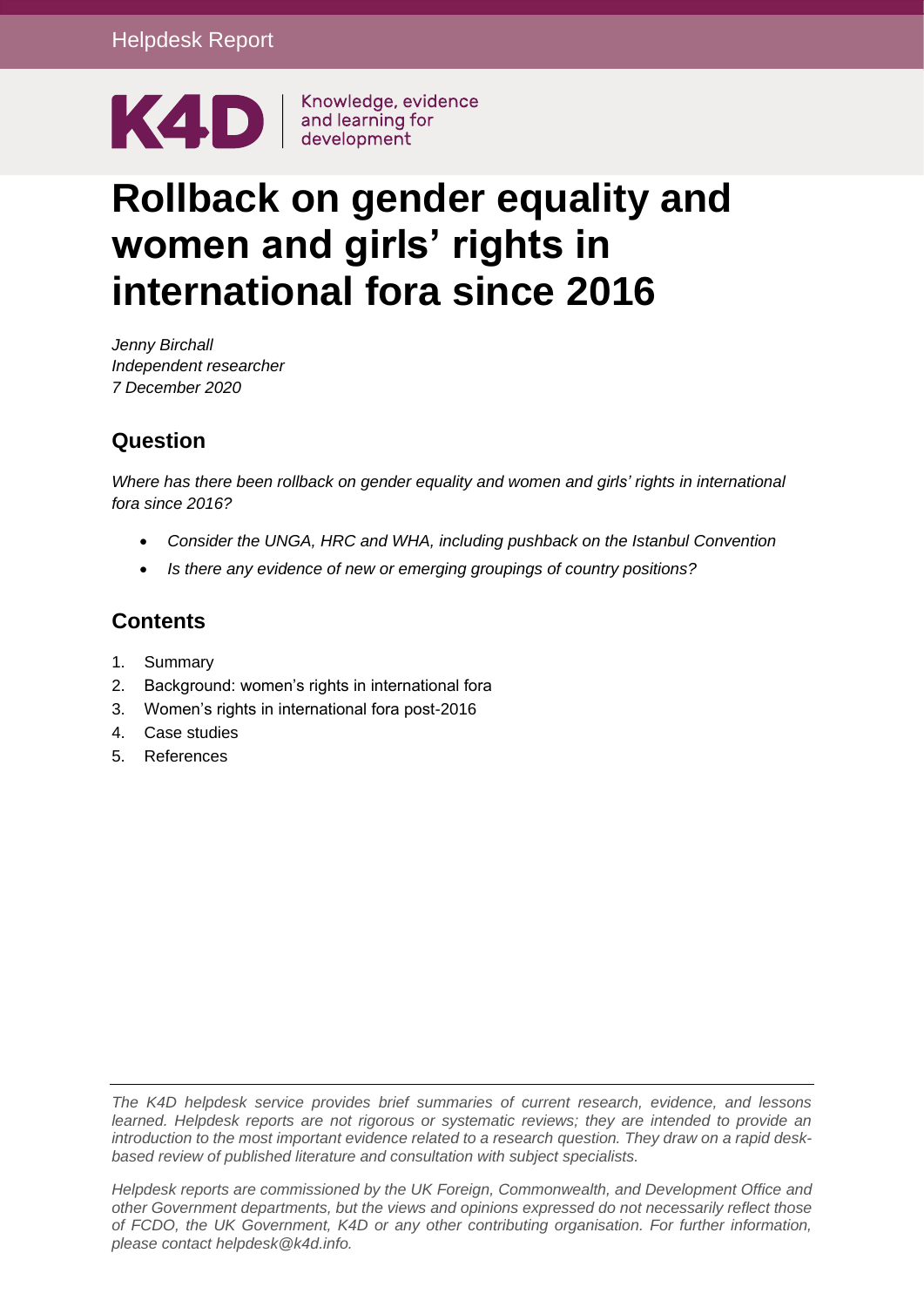# <span id="page-1-0"></span>**1. Summary**

Several studies document an increased backlash around women's rights and feminism in international fora – particularly in United Nations (UN) spaces – since 2016. A growing number of studies highlight that not only has progress in implementing the Beijing Platform for Action stalled, but that women's rights advocates in international fora are now fighting against regression of the rights of women and girls, due to the illiberal and conservative agendas of some particularly influential countries. This report focuses on evidence of backlash in international fora such as UN committees, councils and other spaces, and regional fora such as the European Parliament. It is accompanied by another helpdesk report on data and evidence of global rollback in women and girls' rights since 2016 (Birchall, 2020).

The report includes several case studies of international and regional spaces where the backlash on women's rights can be particularly illustrated. Case studies include: the European Parliament, the UN Human Rights Council, the UN Commission on the Status of Women, the UN General Assembly (UNGA), and the World Health Assembly. There is also a case study on the Istanbul Convention, a women's rights instrument that has been at the centre of recent efforts to roll back rights.

Several studies note that while conservative forces and religious fundamentalists disagree with each other on a number of subjects, when it comes to opposition to gender equality and women's rights, their views converge. These studies consider the alliances that have been developed and strengthened since 2016, with increasingly well organised and strategic coalitions involving state actors, religious organisations and civil society, mobilising in international fora with the aim of undermining women's rights.

There are also studies looking at the tactics and strategies being increasingly used to disrupt negotiations and consensus in multilateral human rights fora, through both direct and indirect opposition. These include: civil society training of UN delegates; reservations to treaties and covenants; developing and promoting parallel human rights frameworks; de-legitimisation and de-funding of UN agencies; "forum shopping" to set up anti-women's rights positions in policy debates; closing down civil society access in multilateral fora; exploiting divisions in the feminist movement; and social media attacks.

There is body of evidence examining the rhetoric and language used by the anti-rights actors at work in these alliances. These studies discuss the range of words and phrases – such as "reproductive health", "comprehensive sexuality education", and "various forms of the family" – that have been consistently vetoed and attacked by conservative forces taking part in negotiations in international fora. Meanwhile, these forces promote the language of the "natural family", "the right to life" and the rights of states to individual sovereignty, along with recognition of culture and religion. These actors understand "gender" as grounded in biological sex; either male or female, within the context of the heteronormative family, and they attack any views outside of this as dangerous "gender ideology." Goetz (2020) points out that these conservative actors target policies or perspectives that challenge patriarchal privilege; this means that policies related to sexual orientation and gender identity, and alternative perspectives to the "natural family" are targeted alongside policies and perspectives that promote sexual and reproductive health and rights (SRHR) for women, encourage men to take on unpaid care work, or tackle and seek accountability for gender-based violence (Goetz, 2020, p. 3).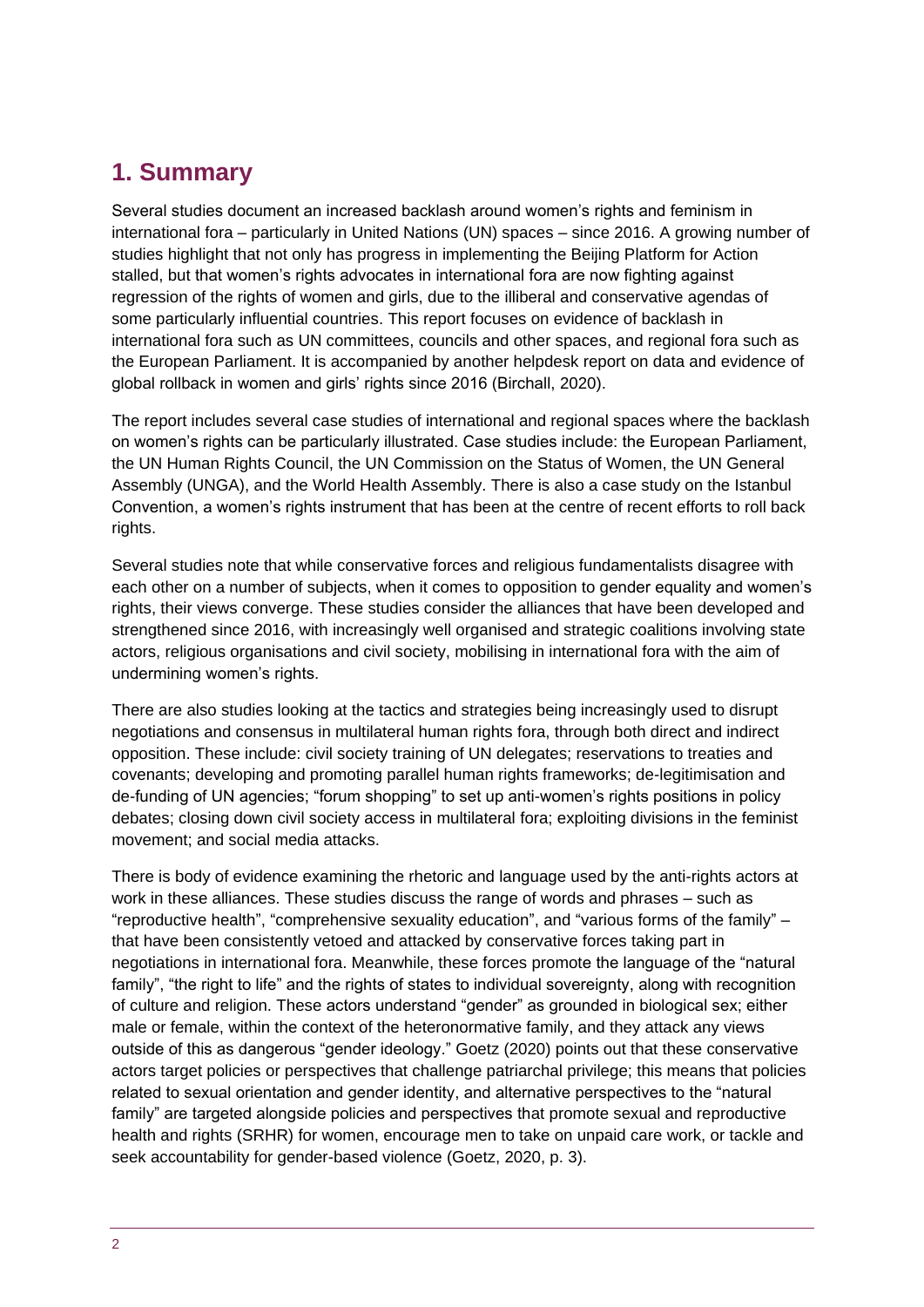The evidence included in this report is not exhaustive; it represents what was found in the time allocated. A significant amount of the evidence on some international fora focuses specifically on proceedings during 2015 and 2016, but slightly less has been published on developments in these fora between 2017 and 2019. While the report includes some peer reviewed articles, due to the nature of the research question it also relies on commentaries, articles and blogs from observers of the international negotiations discussed. Several experts with direct experiences of international fora were contacted, and their input is reflected in the report.

# <span id="page-2-0"></span>**2. Background: women's rights in international fora**

While the Convention on the Elimination of All Forms of Discrimination Against Women (CEDAW) was adopted by the United Nations (UN) in 1979, the 1990s marked an era of unprecedented progress for women's rights and gender equality, with the adoption of a number of conventions such as the Declaration on the Elimination of Violence against Women (1993), the Inter-American Convention for the Prevention, Punishment and Elimination of Violence against Women (Belém do Pará Convention) (1995), the Universal Declaration on Democracy (1997) and the Optional Protocol on the Convention on the Elimination of All forms of Discrimination against Women (1999) (Roggeband, 2019; Goetz, 2019).

In 1995, when the Beijing Declaration and Platform for Action (BPfA) was signed by 189 governments, feminist activists hoped that a major battle had been won to get the rights of women and girls recognised as human rights. 'Gender inequality' was widely accepted as a legitimate concern for governments worldwide, and the promotion of women's empowerment was established as a goal in global governance and financial institutions (Abou-Habib et al., 2020, p. 223). However, there was always resistance to international women's rights frameworks, with the Holy See (or the Vatican) being the first and most prominent opposition, and the 1994 Cairo International Conference on Population and Development marking the first oppositional alliance between the Vatican and Muslim countries (Roggeband, 2019, p. 8).

By the 2000s, resistance to these gains was gathering momentum (Cupac and Ebeturk, 2020; Goetz, 2019; Roggeband and Krizsan, 2019). Roggeband (2019) notes that the last two decades have seen better organised opposition to gender equality at transnational level, mobilising both state and non-state actors (Roggeband, 2019, p. 6). Sen (2019) discusses the signs of backlash within international fora during the 2000s. The five, ten and fifteen year reviews of the Cairo and Beijing<sup>1</sup> conferences were "bitterly contested between feminists and forces attempting to turn back the clock on the achievements of the conferences of the 1990s in terms of gender equality and women's human rights" (Sen, 2019, p. 30). At the same time, the UN was seeing erosion in its social and economic mandates and core funding for UN agencies was falling, weakening the UN's abilities to act as intermediary across the fault lines that were developing (Sen, 2019, pp. 30-31), and feminist mobilisation engaged in a "partial retreat from multilateralism", partly due to a reduction in financing of feminist mobilising by multilateral and bilateral donors (Goetz, 2019, p. 164).

The Sustainable Development Goals (SDGs), introduced in 2015, were hailed as a significant moment for women and girls' rights, with the inclusion of a stand-alone goal on gender equality,

<sup>1</sup> The Beijing Declaration and Platform for Action, at the Fourth World Conference on Women, 1995.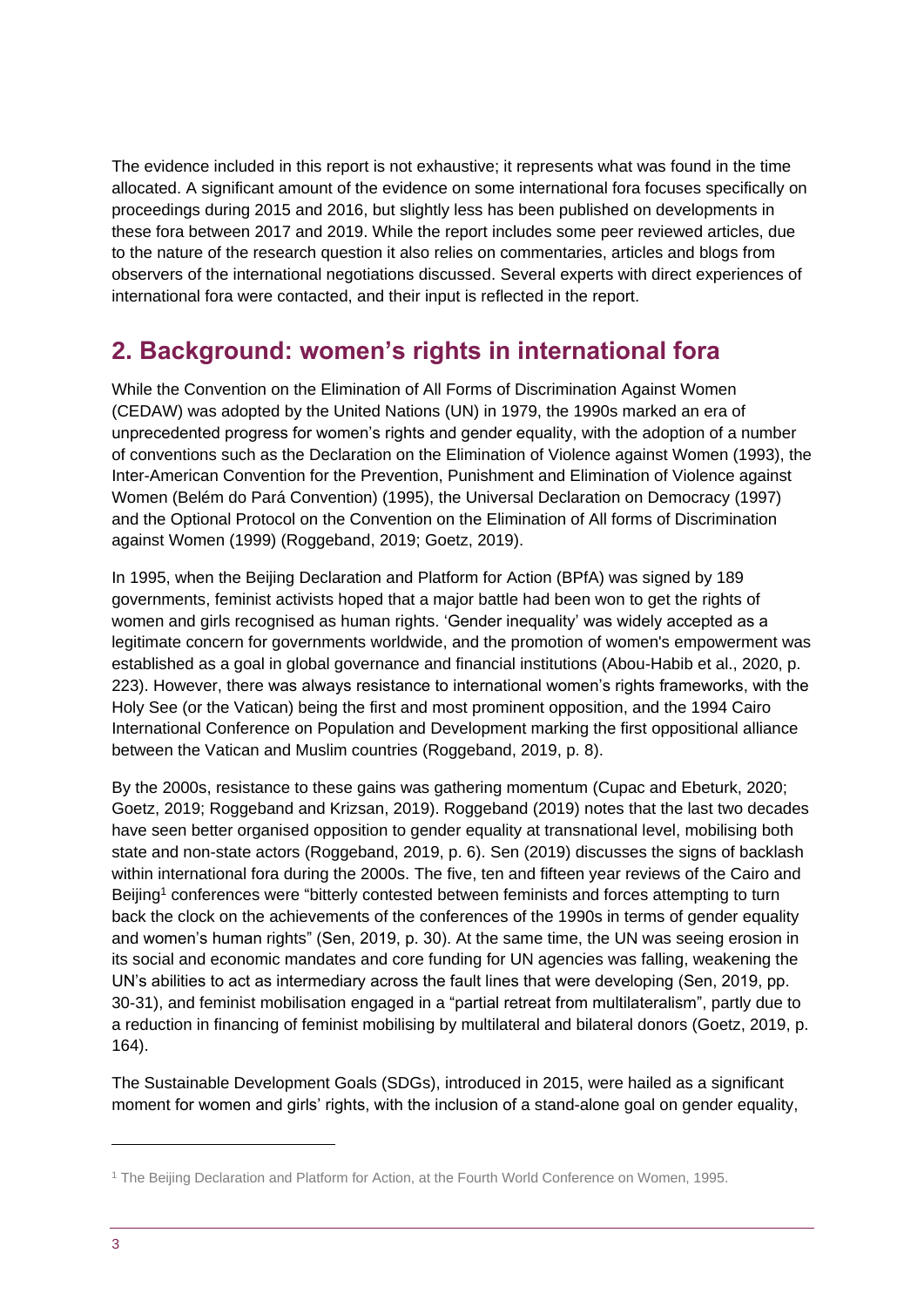as well as gender-specific targets across many of the other goals. However, Goetz (2019) argues that the SDGs marked a shift in the international environment for women's rights, with states not able to agree targets around domestic care work and the costs of childbearing and rearing (Goetz, 2019, p. 162). She states that "feminist activism seems to have hit a wall: states cannot agree on their responsibility to change social norms and therefore asked only to make efforts 'as nationally appropriate'" (Goetz, 2019, p. 162). Shameem (2017) documents similar issues, noting that the final draft of the goals did not include sexual rights or comprehensive sexuality education (Shameem, 2017, p.122-123).

By 2015, Goetz observed an "increasingly coordinated misogynist backlash" where "the rights of women, children and LGBTI individuals are subordinated to the project of preserving family stability" (Goetz, 2015). She describes the skirmishes over gender equality taking place in negotiations over the agreed conclusions of the annual meetings of the Commission on the Status of Women (CSW), and the Commission on Population and Development (ICPD). Both commissions "have become arenas for increasingly fraught negotiations that, clause by clause, claw back established agreements on women's rights, often in almost imperceptible ways" (Goetz, 2015).

# <span id="page-3-0"></span>**3. Women's rights in international fora post-2016**

Several studies document an increased anti-feminist backlash in international fora – particularly in UN spaces – since 2016 (Cupac and Ebeturk, 2020; Sandler and Goetz, 2020). Shameem (2017), in her study of anti-rights actors in global spaces, argues that the impact of conservative actors in international policy spaces has been stasis and regression. Writing in 2017, she notes that 2015 and 2016 saw the beginnings of a process of "the watering down of existing agreements and commitments; deadlock and conservatism in negotiations; sustained undermining of UN agencies, treaty monitoring bodies, and special procedures; and success in pushing through regressive language in international human rights documents" (Shameem, 2017, p. 108).

Sandler and Goetz (2020) argue that not only has progress in implementing the Beijing Platform for Action stalled, but the very notion of advances being made in women's rights through multilateral negotiation is now in doubt because of illiberal and anti-feminist agendas of some particularly influential countries, including the US, Russia and China (Sandler and Goetz, 2020, p. 239). In addition, they argue, misogyny and homophobia have begun to characterise some sectors of civil society that attend multilateral processes such as the Commission on the Status of Women (CSW). Despite gender equality remaining an urgent and under-actioned global priority, a decision was taken not to hold a fifth UN World Conference on Women in which a new global compact on gender equality would be agreed.<sup>2</sup> This decision was informed by increased polarisation and division around gender equality and women and girls' rights in the international arena (Sandler and Goetz, 2020, p. 239), and fears that the commitments made in Beijing at the fourth World Conference would be eroded (Shameem, 2017, p. 108).

<sup>&</sup>lt;sup>2</sup> Instead, the governments of France and Mexico, and UN Women, will hold the Generation Equality Forum process in 2021.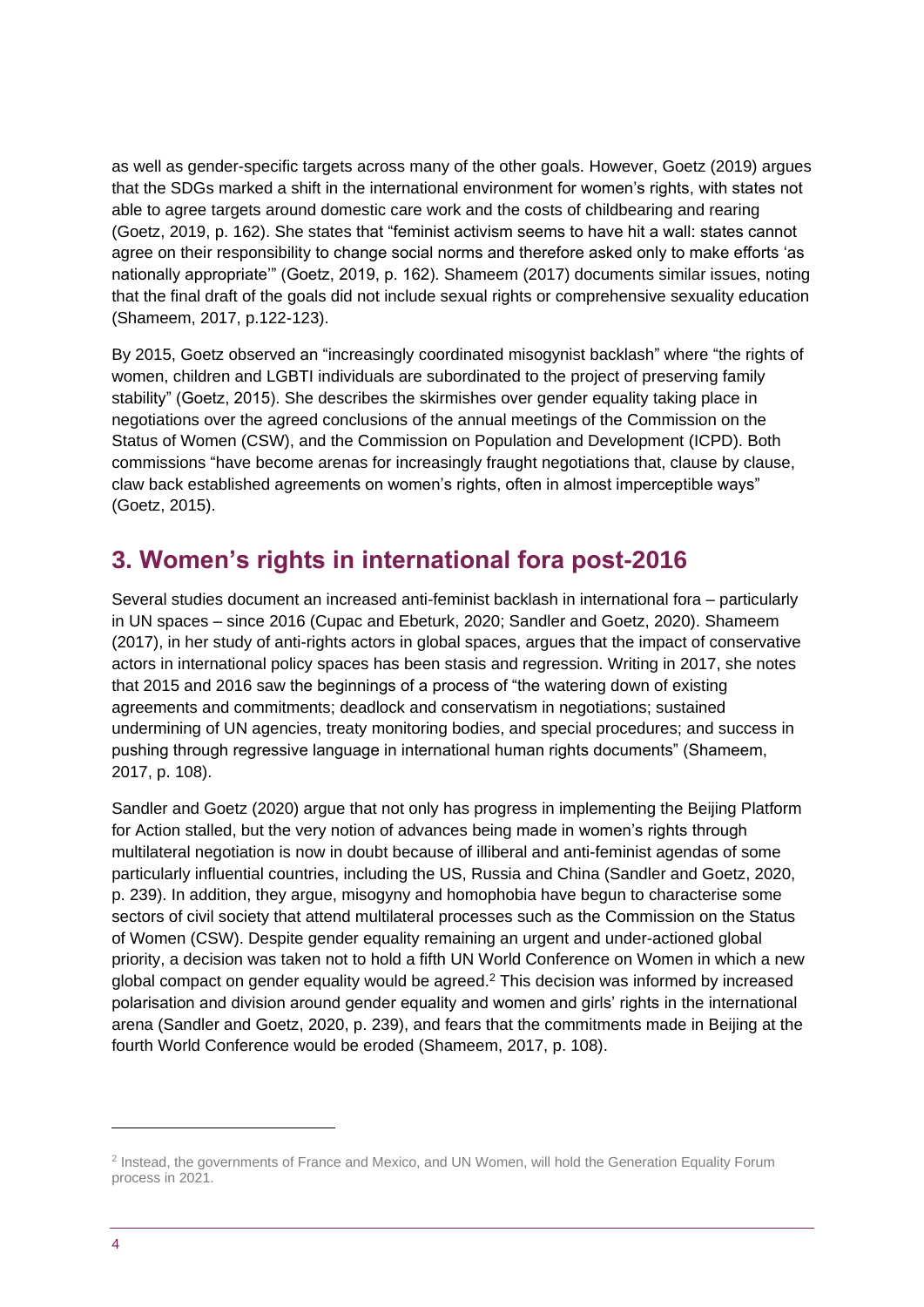Sandler and Goetz (2020) note that these developments come within a context of crisis for multilateralism itself, as influential countries renege on global commitments around human rights and climate change (Sandler and Goetz, 2020, p. 242). They argue that the lack of an effective multilateral response to the current Covid-19 global pandemic and the contestation around the World Health Organization (WHO)'s response to the virus, along with the UN Security Council's inaction around harmonisation of national responses, has put in question the continuing relevance of UN processes (Sandler and Goetz, 2020, p. 242). As more than one of the experts consulted in the preparation of this report noted, this comes at the same time as conservative states are moving to create "new forms of multilateralism", defunding agencies such as the WHO, UNFPA and OHCHR, and creating their own "consensus agreements" (there is more details on this in the World Health Assembly section, below).

One expert consulted for this report stressed the impact, since 2016, of the Trump administration, and particularly its reinstatement and expansion of the Mexico City Policy, also known as the Global Gag Rule, which has led to a rollback of women's and girls' rights globally through US foreign policy. That this has happened at the same time as other countries, such as Brazil, Poland and Hungary, have been moving to disengage from their commitments and entrench illiberal systems of democracy, the expert argued, has meant that already fragile multilateral spaces have been further disrupted and de-funded.

Speaking in 2018, the UN Assistant Secretary General for Human Rights stated: "At the UN, we see the backlash in various forms - as governments devise new means to cut the Human Rights Office's budget, reduce our effectiveness, protest our activities, and try to prevent us from speaking at meetings, and seek to block the entry of human rights activists to UN meetings. We see a backlash against women's rights, and also LGBTI rights, although the record there is mixed with progress in North and South America, Western Europe and a few other places, but regression in other parts of the world" (Gilmore, 2018).

### **Sexual and reproductive health and rights (SRHR) as a flashpoint**

While SRHR have always proven a "flashpoint" within international fora (Doherty, 2017, p. 21), since 2016 they have been even more frequently at the heart of debates around women and girls' rights in international fora. Doherty (2017) explains how, despite substantial advancements on sexual rights within the international human rights system, some actors "continue to resolutely deny their very existence". Others, meanwhile, limit the term to mean sexual orientation and gender identity, or try to separate out sexual and reproductive health, sexual rights, and reproductive rights as distinct issues. She argues that "this lack of a common understanding of sexual rights as universal, affirmative, intersectional, and grounded in autonomy, has encouraged fragmented approaches to SRHR within the UN system" (Doherty, 2017, 21).

In international fora such as the UN Human Rights Council (HRC), there have been relentless attacks since 2015 around SRHR, organised by alliances of states from different regions, including Russia, Egypt, Pakistan, El Salvador, India, Saudi Arabia, Nigeria, Uganda, China and the US, among others (Doherty, 2017, p. 23). Set in the context of the Trump administration's reinstatement and expansion of the Global Gag Rule, these attacks mark a growing refusal to recognise sexual and reproductive rights (CHANGE, 2019, p. 4). One of the experts consulted as part of the preparation of this report noted that in intergovernmental negotiation contexts, the US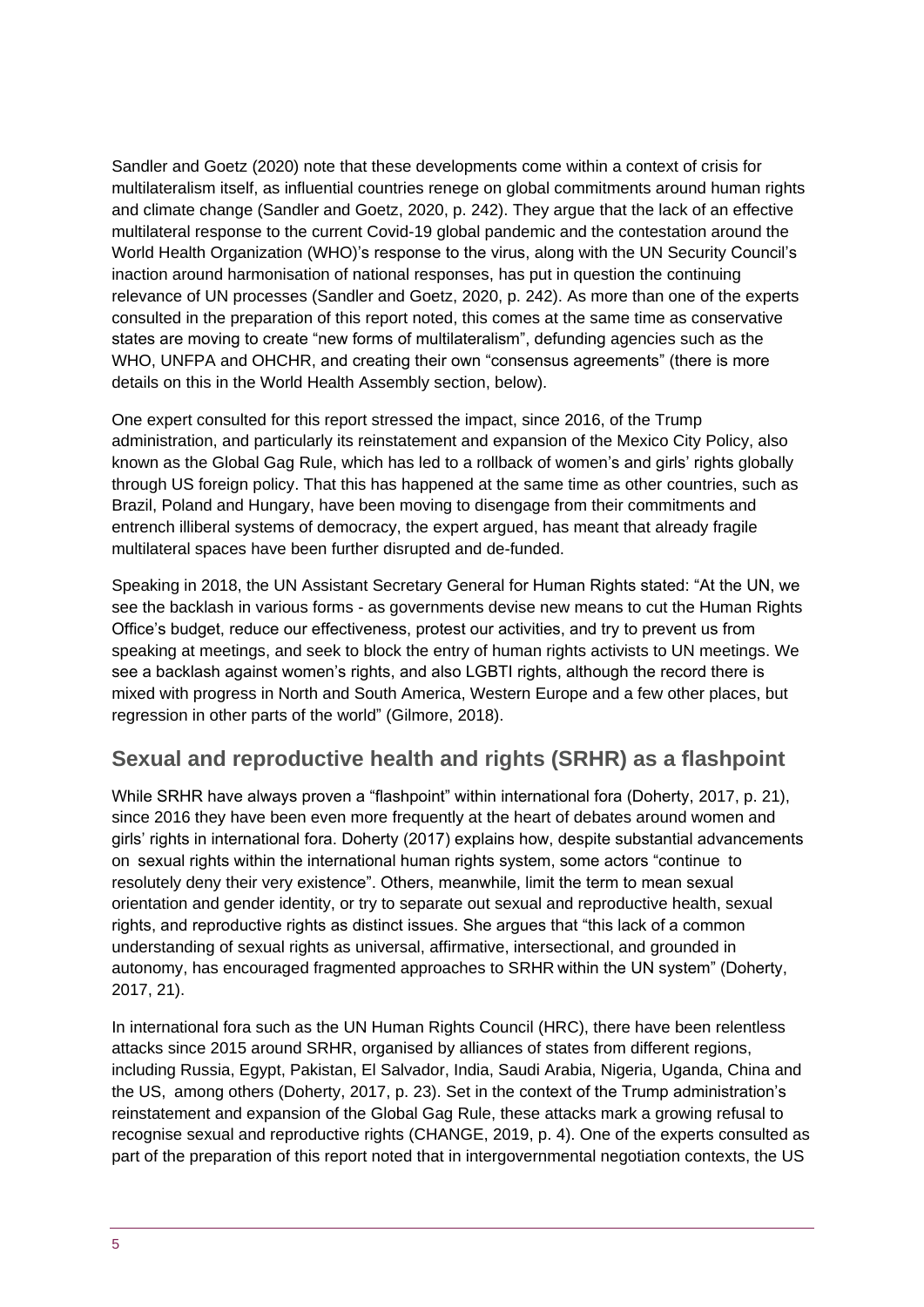administration has increasingly opposed language on sexual and reproductive health and rights, including most recently, being unable to accept even language such as "reproductive health", which it has purposely misinterpreted as meaning access to abortion.

### **Alliances**

Several studies note that while conservative forces and religious fundamentalists are often at odds with each other on a number of subjects, when it comes to opposition to gender equality and women's human rights, their views converge (Goetz, 2019; Sen, 2019; Sanders, 2020; Shameem, 2017). Other studies have mapped the flow of funding between anti-feminist groups and actors, particularly from the US to European initiatives to defend the traditional family (Goetz, 2019, p. 171), and the "dark money" spending of the US Christian right (Brough et al., 2020). Evidence has also been collected on the broad-reaching engagement that "pro-family", religiously affiliated actors, such as the World Congress of Families, have across regions (Shameem, 2017, p. 29-50). Increasingly strategic and well organised coalitions and alliances, involving state actors, religious organisations and civil society, are mobilising in international fora with the aim of undermining women's rights (Cupac and Ebeturk, 2020; Sanders, 2020; Shameem, 2017). These alliances have included the Holy See, along with post-Soviet, Catholic, and Islamic-identified states, and the US when under republican administrations. Sometimes it is joined by regional grouping such as the League of Arab States, the UN Africa Group, and the G77.<sup>3</sup> All have played prominent roles in challenging women's rights within UN arenas, despite their political differences (Cupak and Ebeturk, 2020; Sanders, 2020; Shameem, 2017).

Since 2015, the "Group of the Friends of the Family" has been mobilising in UN spaces. Estimates vary on the number of countries in this group, but it involves countries with Muslim dominant populations, such as Iran, Iraq, Malaysia, Saudi Arabia and Egypt; prominent African countries such as Sudan, Zimbabwe and Uganda; and populous democracies such as Bangladesh, Indonesia and Nigeria. From Catholic-dominant countries, there is Nicaragua, and the Holy See is a "consistent if informal presence" (Goetz, 2019, p. 167). Goetz notes that the Holy See produced a guide for UN missions considered amenable to their own positions, on recommended conservative positions on family-related matters in UN negotiations. The guide covers a range of topics from youth sexuality to abortion, and it is updated annually by conservative organisation Family Watch International (Goetz, 2019, pp. 165-6).

# **Strategies**

Shameem (2017), in her study of anti-rights actors in global spaces, observes that the strategies used by the religious right in their opposition to the rights of women, girls, and people with nonconforming sexualities or genders have developed considerably in recent years. This, she argues is because they have learnt from their opposition – feminists and other progressives at UN conferences in the 1990s. They have mirrored successful tactics developed in partnership with powerful elites, and have moved from symbolic protest to 'insiders' within the processes of international fora (Shameem, 2017, p. 88). These actors are now strategic and proactive.

<sup>&</sup>lt;sup>3</sup> The Group of 77 (G77) at the United Nations is a coalition of 134 developing countries, designed to promote its members' collective economic interests and create an enhanced joint negotiating capacity in the United Nations.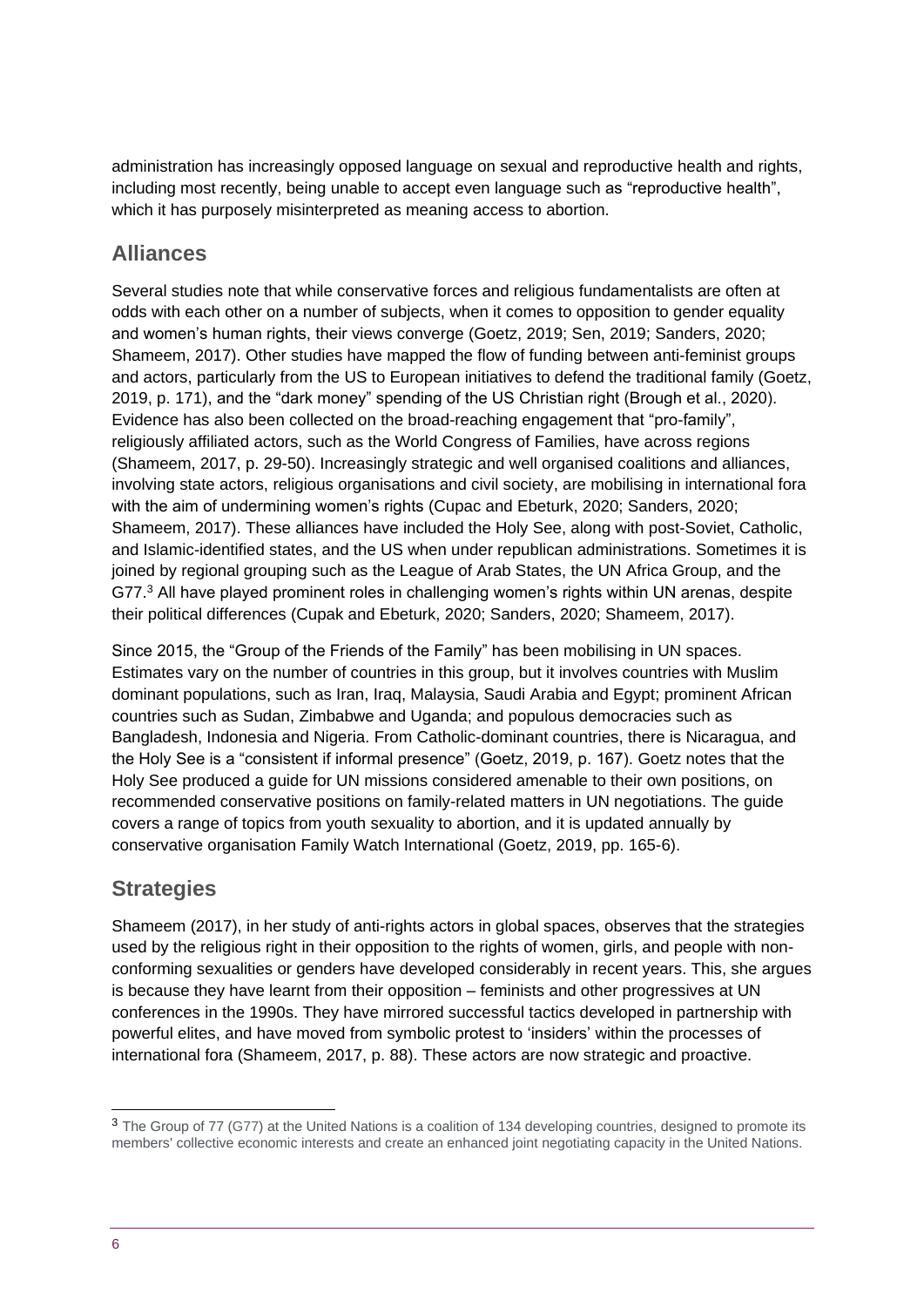Shameem argues that they "do not only attempt to tinker at the edges of agreements and block certain language, but to transform the framework conceptually and develop alternative and parallel tracks of influence, standards, and norm production" (Shameem, 2017, p. 88).

Some studies describe the actions of conservative alliances as multilateral "norm spoiling" efforts (Goetz, 2019, p. 149). Sanders (2020) describes the strategy of norm spoiling – a process where existing norms are challenged and weakened – which is more difficult to recognise, but easier to accomplish, than traditional advocacy (Sanders, 2020, pp. 271-2). Norms that are particularly targeted are those around SRHR and the distinction between biological sex and socially constructed gender roles, and most spoiling efforts are seen in fora where these norms can take centre stage, such as Cairo and Beijing follow-up meetings and conferences (Sanders, 2020, pp. 278). Norm spoilers use a range of tactics to block and reverse norms, and they advance their own versions of norms, including around the protection of the right to life, family rights and the 'natural family' (Sanders, 2020, p. 282).

Norm spoiling, Sanders argues, has successfully slowed the international women's rights agenda, with disproportionate amounts of time being spent at meetings and conferences discussing abortion. Women's rights advocates are now wary of trying to expand existing declarations, in fear that existing commitments, particularly around reproductive rights may be lost in the process (Sanders, 2020, p. 289). In addition, "norm spoiler states" hold influential positions within the UN, with, for example, Saudi Arabia being elected to the CSW in 2017 (Sanders, 2020, p. 290).

Both Shameem (2017) and Goetz (2019) describe the tactics used by these alliances. These include: civil society training of UN delegates; international and cross-regional convening, state reservations to treaties and covenants; developing and promoting a parallel human rights framework (for example focusing on the rights of families and parents); development and citation of alternative "scientific" sources; youth mobilisation; de-legitimisation and de-funding of UN agencies, special procedures and treaty monitoring bodies; and online organising (Shameem, 2017, pp. 89-97). Tactics also include: "forum shopping" to set up anti-feminist positions in policy debates; closing down civil society access in multilateral forums; exploiting divisions in the feminist movement and recruiting feminist "defectors"; and social media attacks (Goetz, 2019, p. 167).

As a result, women's rights advocates are also shifting their tactics and focus. While states such as New Zealand, Australia, Mexico, Nordic countries and many EU countries remain supportive, formerly friendly states such as the US, Brazil, the Philippines and Turkey can no longer be relied upon for support (Goetz, 2019, p. 167). Increasingly, women's rights advocates are looking to emerging feminist champions for support; for example Uruguay, Tunisia and Lebanon, Liberia, Cape Verde and Namibia (Goetz, 2019, p. 167).

# **Language and rhetoric**

Several studies demonstrate the battleground around language, gender and rights within international fora. Sanders (2020) discusses the ways that "norm spoilers" have sought to exclude words and phrases they consider objectionable in UN documents, including "various forms of the family", "reproductive health", "comprehensive sexuality education" and "sexual orientation and gender identity" (Sanders, 2020, p. 284). She notes that during 2017 meetings of the UN General Assembly (UNGA)'s Third Committee, the Trump administration sought to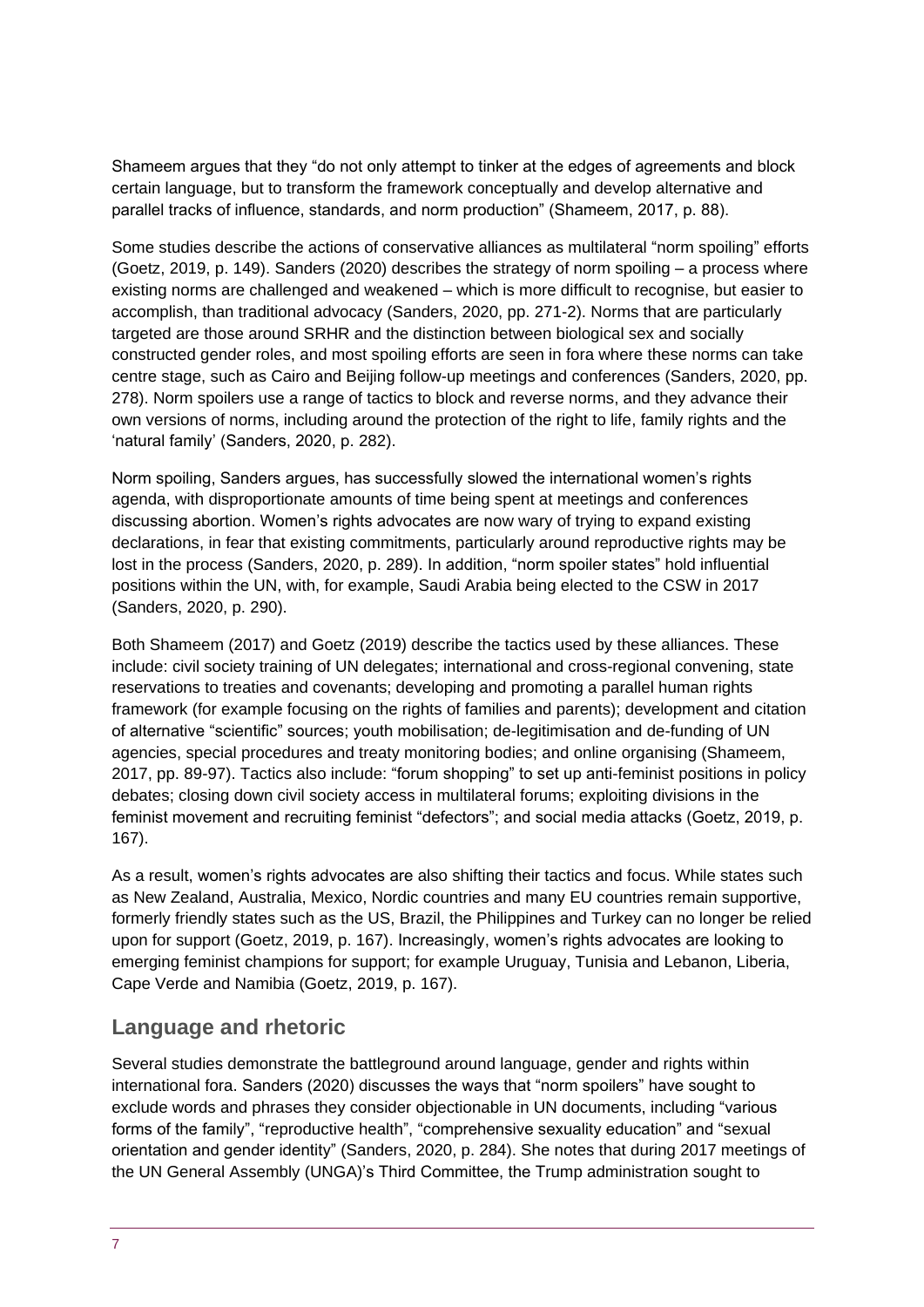replace condemnation of "all forms of violence" against women and children with "all unlawful forms of violence" (Sanders, 2020, p. 286). During the same meetings, the Africa Group, led by Egypt, were successful in introducing language to weaken commitments to provide comprehensive sexuality education to children (Sanders, 2020, p. 286-7).

Goetz (2019), discusses increasing pressure by conservative alliances participating in UN fora to insert language into texts and agreements such as "natural", "fundamental", and "the family", and to use language celebrating women's roles as mothers (Goetz, 2019, pp. 166-167). Some studies highlight the ways that conservative factions position themselves as proponents of human rights, but in fact, selectively appropriate human rights in support of their own positions (Shameem, 2017; Roggeband, 2019). For example, conservative and religious actors that oppose women's rights position themselves as defending the "right to life" (Article 3 of the Universal Declaration of Human Rights (UDHR)), and "the family as the natural and fundamental group unit of society" that "is entitled to protection by society and the state" (Article 16c of the UDHR) (Roggeband, 2019, p. 10). President Trump, speaking at the UNGA in September 2020, stated that his administration was advancing "opportunity for women" as well as "protecting unborn children" (Aljazeera, 2020).

Shameem's (2017) analysis of anti-rights actors in global spaces such as the UN demonstrates the array of concepts and discourses these actors use to frame their arguments:

#### **Protection of the family**

This narrative brings together a range of conservative forces active in international spaces. The rhetoric "emphasises the role of the family in social cohesion and in preserving morality, religious and cultural traditions, without regard to these traditions and norms' consistency with international human rights legal standards" (Shameem, 2017, p. 61).

Cupac and Ebeturk's (2020) analysis describes how proponents of the "natural family" concept argue that "family rights" should be prioritised over individual rights, and they have been successful in getting "the family" as agreed language in HRC declarations and agreed conclusions of the Commission on the Status of Women (Cupac and Ebeturk, 2020, p. 709).

#### **Right to life**

Appropriating the non-derogable human right to life, Christian right actors have argued that this right should begin at the moment of conception, and allied organisations have advocated at the UN Human Rights Committee, the treaty monitoring body for the International Covenant on Civil and Political Rights (ICCPR), for recognition of the rights of the unborn child (Shameem, 2017, p. 63).

#### **Sexual rights**

Rhetorical devices used around sexual rights include: denying that they exist; stating that they are new rights with no foundation in the Universal Declaration on Human Rights (UDHR); arguing that they cause harm to children, or that they are harmful to culture, tradition or national laws (Shameem, 2017, p. 65). Most debates on these rights centre around comprehensive sexuality education, with claims that it harms children and violates 'parental rights', and sexual orientation and gender identity, with opposition arguments hinging around national sovereignty and cultural and religious values, as well as moral and pseudo-scientific objections (Shameem, 2017, p. 66).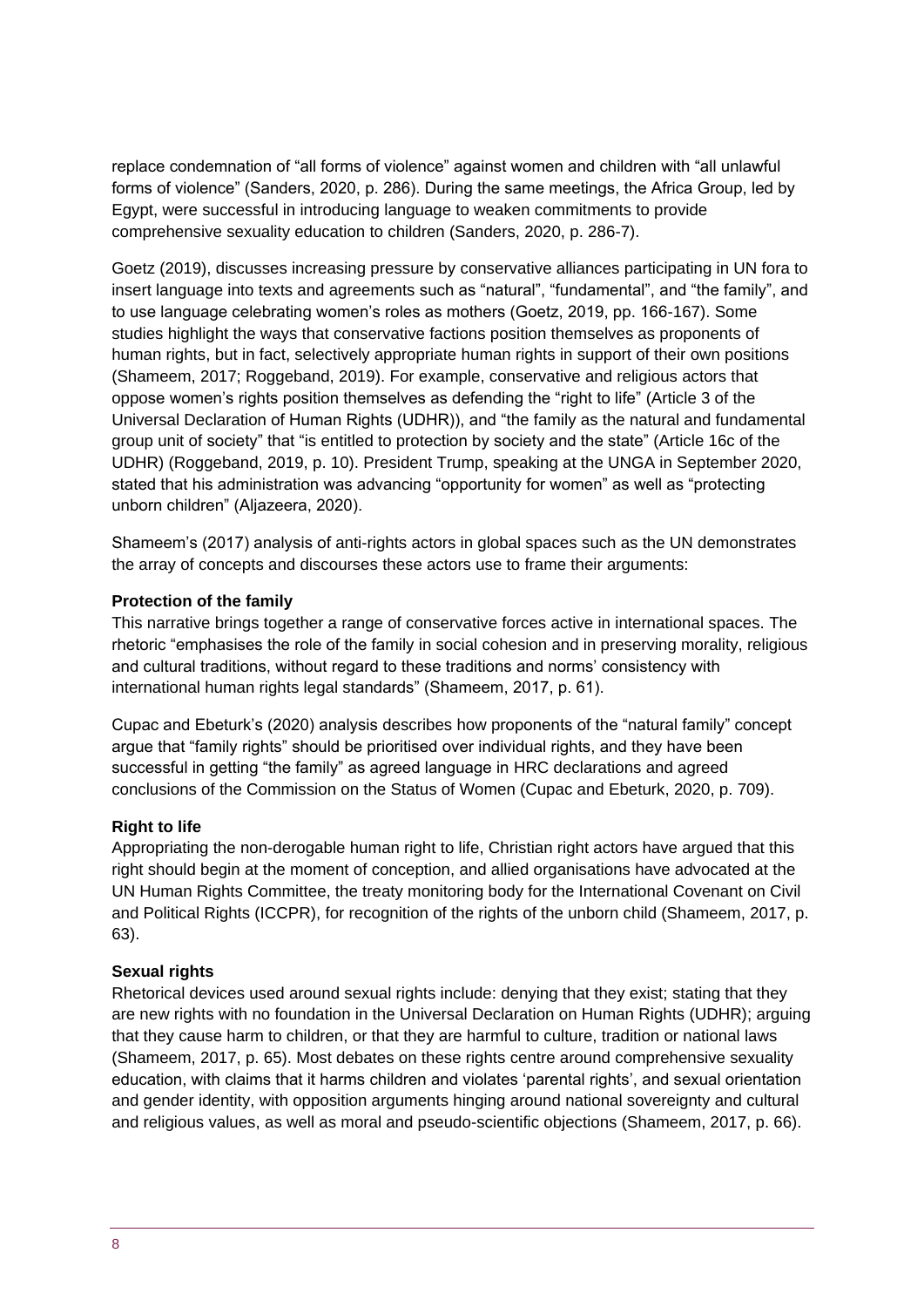#### **Reproductive health and rights**

Rhetoric in this area can centre around population control, with anti-rights actors arguing that reproductive rights are part of a Western strategy of population control over the global South. Arguments around the right to life beginning at conception are also used here, as well as rhetoric about the health risks of abortion (Shameem, 2017, p. 68).

#### **Protection of children and parental rights**

This rhetoric seeks to pit parental rights, and the protection of children, against SRHR. However, Shameem notes that while conservative actors cite the UN Convention on the Rights of the Child (UNCRC) to promote parental rights that "protect" children, they are opposed to many of the rights set out in the conventions, especially those they see as 'autonomous' children's rights, seeing these as undermining hierarchical and traditional concepts of family (Shameem, 2017, p. 69).

#### **Violence against women and girls (VAWG)**

Shameem's analysis highlights the ways that religious right alliances have appropriated human rights language on violence against women, including sexual violence and violations in the context of conflict (Shameem, 2017, p. 71). Examples include groups describing themselves as "maternal feminists" who believe in family, faith and motherhood, arguing that "unstable" families, intimate partner relationships outside of heterosexuality, and sexuality education are the causes of VAWG. Conversations at the UN on sexual violence in conflict are also being used by these actors to argue against abortion (Shameem, 2017, pp. 72-3).

#### **Gender and "gender ideology"**

Shameem argues that the "gender anxiety" of the religious rights frequently manifests itself in UN negotiations through "coordinated lobbying to remove any mention of gender in final documents" (Shameem, 2017, p. 73). The Holy See has described gender as "ideological colonisation," and the notion of "gender ideology" is used by allied states, non-state actors, and the religious right to critique feminist, with attention most focused on gender identity and trans rights (Shameem, 2017, p. 74).

Goetz (2019) argues that the UN is an arena where anti-feminists collaborate to oppose the free expression of non-heterosexual and non-binary versions of sexual orientation and gender identity (Goetz, 2019, p. 166). These conservative actors understand "gender" as grounded in biological sex; either male or female, and do not recognise views that see gender as more fluid or flexible (Roggeband, 2019, p. 12).

The UN Working Group on discrimination against women in law and practice observed in 2018 that in recent years "the concept of gender itself has been challenged, misunderstood and misused to further undermine the struggle towards the elimination of discrimination against women and towards gender equality". It discussed examples of hostilities against "gender ideology", presented as a threat to "traditional values", particularly in Latin America and Eastern Europe. These conservative forces, the working group notes, "argue that international law prohibits only sex discrimination, denying that the term 'gender' has been used in international norms and standards since the 1970s" (UN Human Rights Council, 2018, p. 5).

#### **Complementarity and human dignity**

Ultra conservative actors have employed a discourse of complementarity of the sexes in response to feminist claims for equality. Women and men are seen as having different but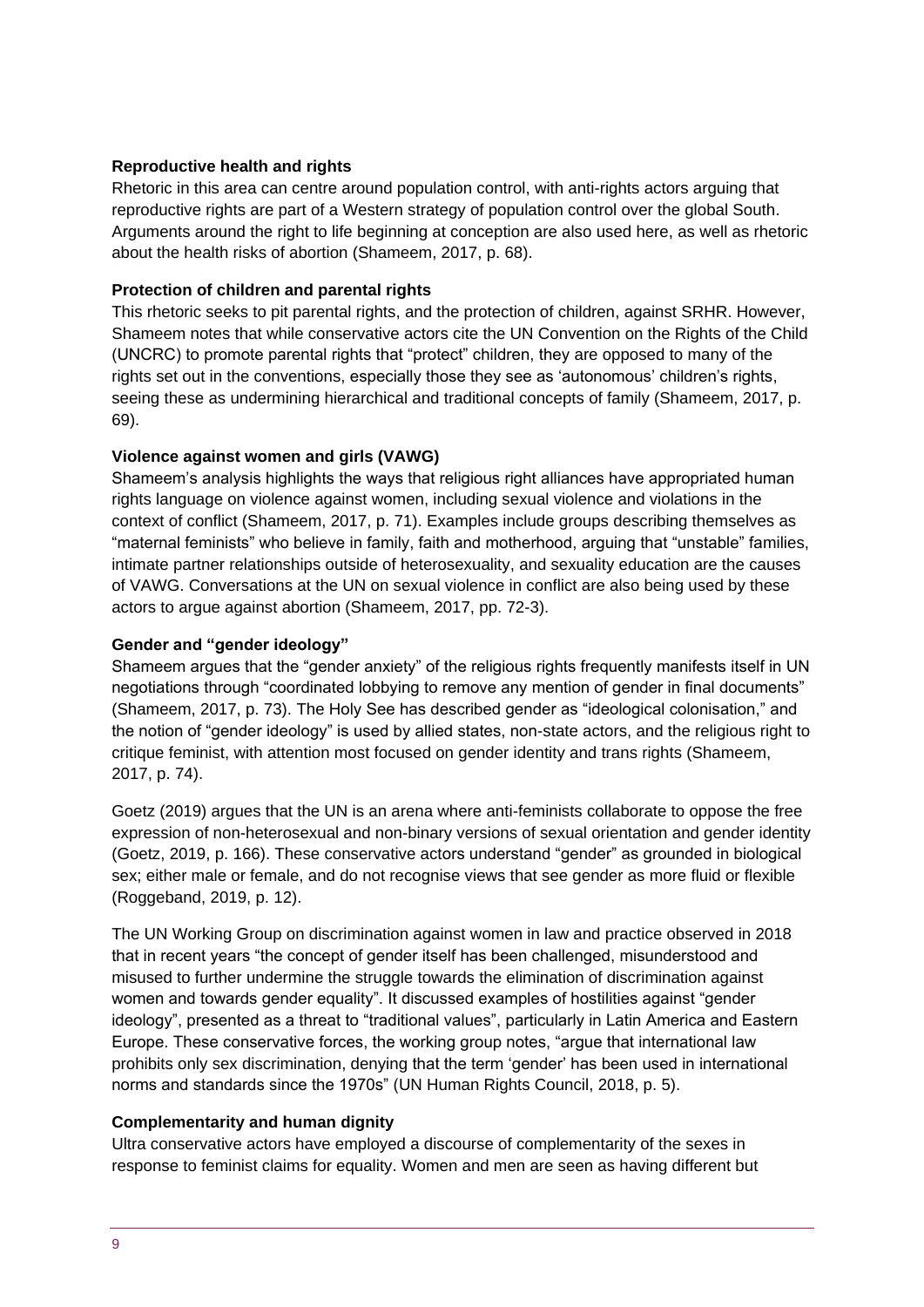complementary roles within the family, community, politics and economic life (Shameem, 2017, p. 72). The complementarity discourse has been employed in a range of international human rights spaces, including the CEDAW committee, where Egypt, Malaysia, Pakistan, and the United Arab Emirates have justified differential treatment of women and men under their interpretations of sharia, arguing for differing and reciprocal obligations. Saudi Arabia has justified policies permitting polygamy under the principle of essential difference (Shameem, 2017, p 76).

Mos (2018) outlines the ways that conservative campaigns within the EU around marriage and the family, which pursued opposed abortion and same sex families, have avoided using the language of morality or religion, instead focusing on technical challenges around EU competences and values, particularly relating to "human dignity" (Mos, 2018, p. 332).

#### **National sovereignty and anti-imperialism**

The discourse of national sovereignty is frequently used in international fora to push back against the universality of human rights (Shameem, 2019, p 77). National governments are presented as at risk of being undermined by the UN and treaty monitoring bodies, and human rights norms, processes, and activists are framed as fundamentally elitist and/or Western (Shameem, 2017, p 78).

#### **Religious freedom**

The rhetoric of religious freedom is used to justify violations of rights around gender and sexuality, but also to argue that such freedom is threatened by other human rights. Shameem notes that the reservations to CEDAW and states' responses to the CEDAW committee's reviews regularly use religion as justification for non-compliance. At the HRC, defamation of religion of resolutions have focused on protecting religion from perceived harm done by freedom of expression (Shameem, 2017, p. 79). Shameem argues that the anti-rights discourse around freedom of religion co-opts human rights language to give already powerful ideologies more power (Shameem, 2017, p. 79).

#### **Right to culture and traditional values**

Shameem argues that references to culture and tradition are used in international spaces to undermine human rights, with cultural rights serving as opposition to the rights of women and girls, as well as those of people with non-conforming gender or sexualities (Shameem, 2017, p. 80). An example of this is the amendments pushed by some states to the 2016 HRC resolution on sexual orientation and gender identity (SOGI), which called for cultural and religious value systems to be respected when considering human rights issues (Shameem, 2017, p. 80). In the same year, a HRC resolution on protection of the family presented culture as fixed and rigid, in stating that the family preserves cultural identity, tradition and morals (Shameem, 2017, p. 80).

#### **Universal or fundamental human rights**

Shameem's analysis draws attention to the ways that anti-rights actors in international policy spaces have manipulated references to universal or fundamental human rights to actually reverse the universality of rights. By repeatedly referring to universal or fundamental human rights, but excluding some human rights, such as sexual and reproductive rights, from these references, these actors distinguish between what they see as "true" rights, and those that are new or optional (Shameem, 2017, p. 84). This distinction was used by Organisation of Islamic Cooperation (OIC) states in the language of amendments to the HRC resolution on sexual orientation and gender identity in 2016 (Shameem, 2017, pp. 84-85).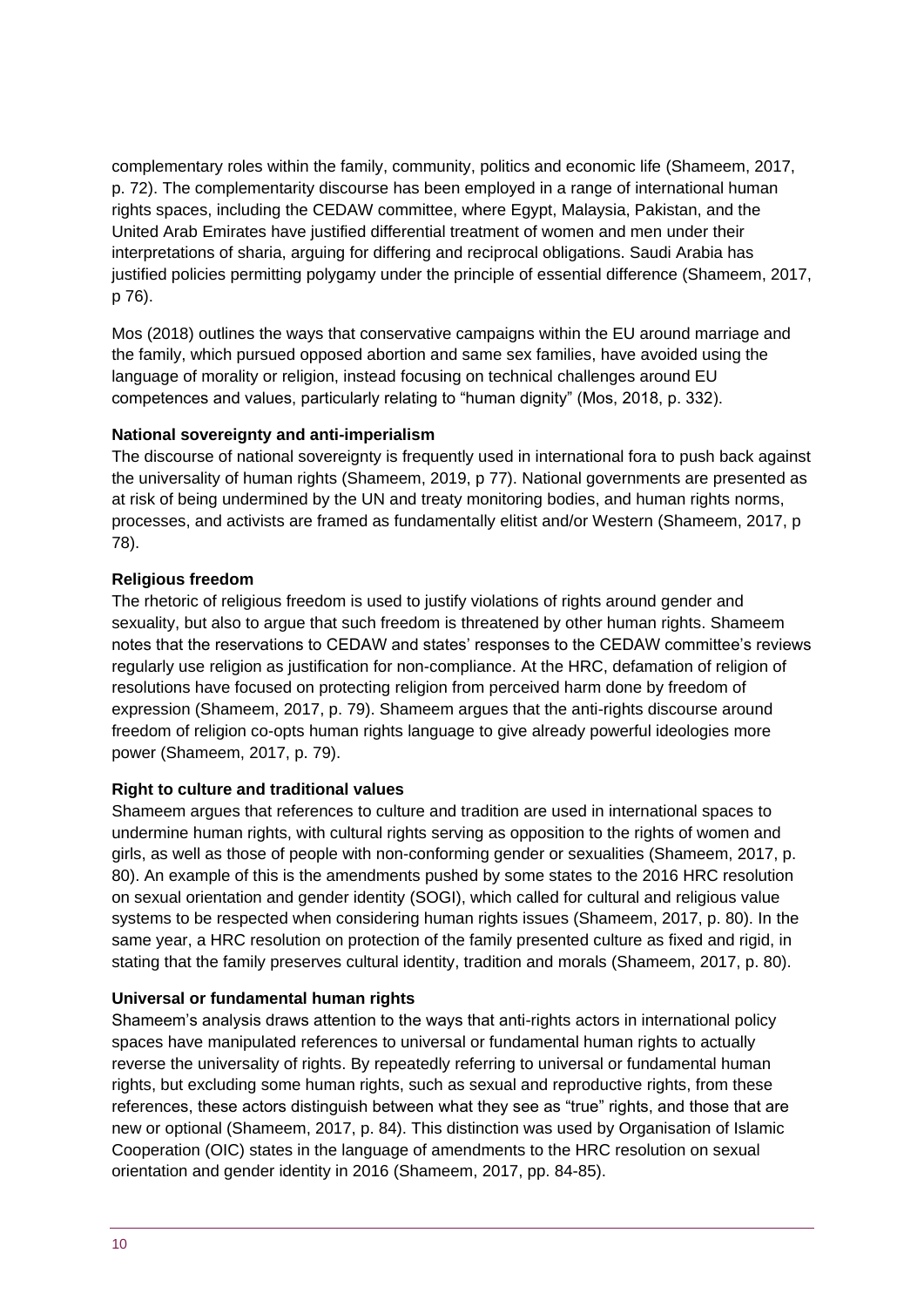In addition, Halperin-Kaddari and Freeman (2016), in their study of global backlash on gender equality, note how, in a number of countries, governments resistant to transforming gender inequalities have adopted laws couched in gender-neutral language. The effect of these laws is not neutral, however, as they leave stereotypes and traditional practices untouched and exacerbate discriminatory outcomes (Halperin-Kaddari and Freeman, 2016, p. 168).

Some studies focus on the ways that language has been used in an attempt to protect rights around gender equality, when there is a risk of regression. One example is the inclusion of the term gender in the International Criminal Court's Rome Statute. Issues of polarisation and disparate points of view meant that the inclusion of gender was only managed by the use of "constructively ambiguous" language (Oosterveld, 2014, p. 563). Roggeband (2019) describes how, in response to conservative actors' attempts to use the term "right to life" to block women's rights to reproductive choice, the CEDAW committee<sup>4</sup> has in some instances acted cautiously in order to avoid confrontation and regression, for example recommending access to emergency contraception for all, a measure accepted by some abortion opponents (Roggeband, 2019, p. 10).

Of course, many of the above discourses are used together and interrelate. Cupac and Ebeturk (2020) point out that the anti-feminist alliances operating in international fora are united in their opposition to "gender ideology" and their aim of restoring the "natural family". They note that "we might be observing a 'gender rights vs natural family' cleavage forming inside the UN, a cleavage that will not necessarily reshape the UN system but how politics is done within it" (Cupac and Ebeturk, 2020, p. 710-711). Anti-rights rhetoric is frequently used in opposition to, and as way of critiquing and undermining, feminism and women's rights advocacy. Sanders (2020) notes the allegations of conservative actors that "radical feminists" have hijacked the UN, and the term feminism is positioned as having extreme and subversive meanings (Sanders, 2020, p. 280).

Goetz (2020) points out that conservative actors target policies or perspectives that challenge patriarchal privilege; this means that policies related to sexual orientation and gender identity, and alternative perspectives to the heteronormative "natural family" are targeted alongside policies that promote SRHR for women, that encourage men to take on unpaid care work, or that tackle and seek accountability for gender-based violence (Goetz, 2020, p. 3).

# <span id="page-10-0"></span>**4. Case studies**

The case studies below outline evidence identified around either international or regional fora where rollback of women's rights has been attempted during the last four years, or examples of instruments of women's rights and gender equality that have been at the centre of efforts to roll back rights since 2016.

<sup>4</sup> Committee on the Elimination of Discrimination Against Women, which oversees and monitors the Convention on the Elimination of All Forms of Discrimination Against Women.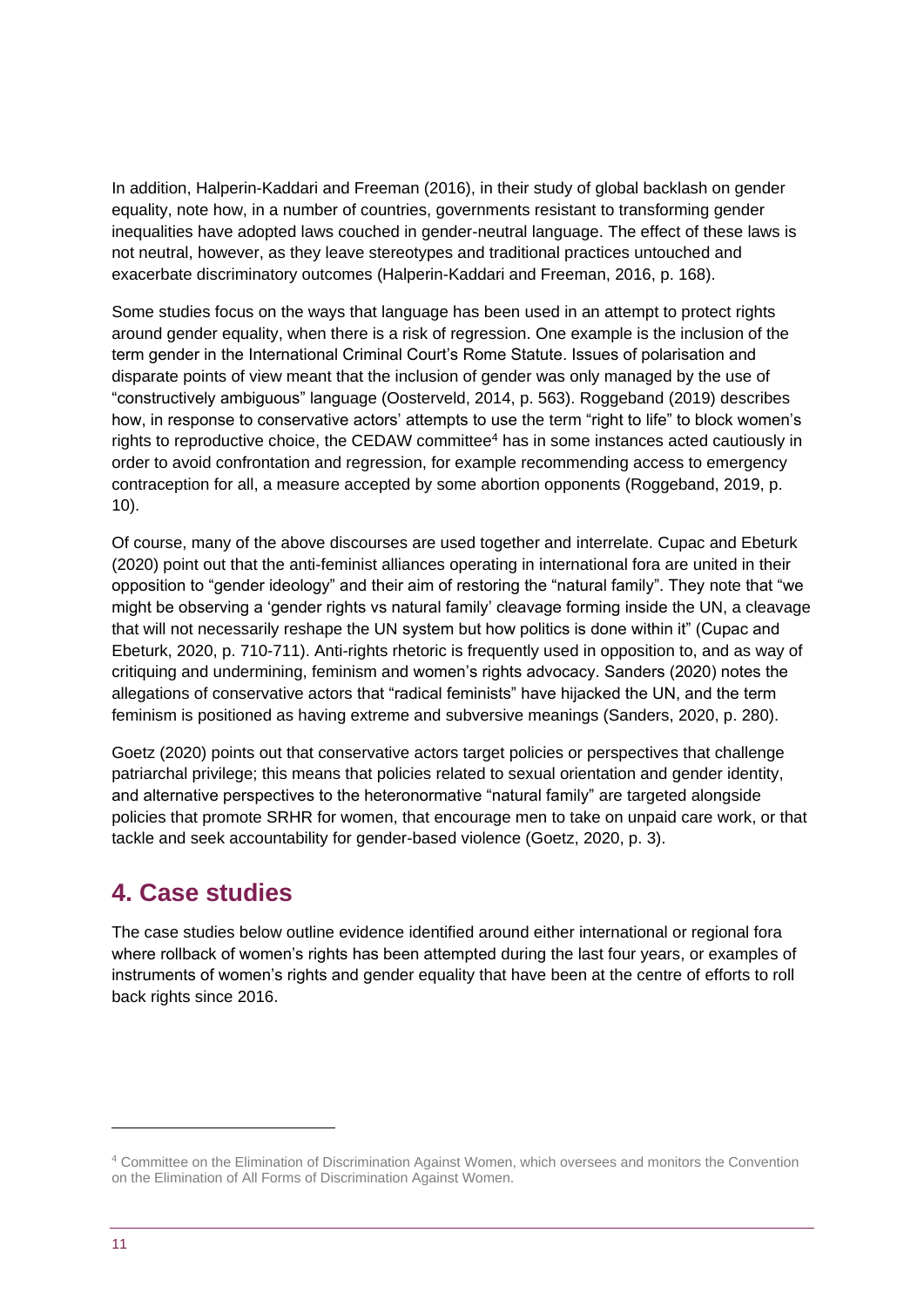### **The Council of Europe Convention on preventing and combating violence against women and domestic violence (Istanbul Convention)**

In 2018, there were protests about the Istanbul Convention in several European countries. Protesters claimed that the convention had a hidden agenda of dismantling the traditional family and legalising same-sex marriage (Cupac and Ebeturk, 2020, p. 704).

Roggeband (2019) discusses how the 'democratic backsliding' in Central and Eastern Europe (CEE) has spilled over into the international arena, particularly in debates around the Council of Europe Istanbul Convention on preventing and combating violence against women and domestic violence.<sup>5</sup> While all member states apart from Albania and the Russian Federation have signed the convention, there has been major opposition that is blocking ratification processes, particularly in the CEE (Roggeband, 2019, p. 15). Populist politicians argue that ratification will introduce the concept of gender into national laws. Protests against "gender ideology" led to Bulgaria and Slovakia opposing ratification in 2018. The Slovak Prime Minister argued that the convention is contrary to marriage as a heterosexual union, due to the use of the word gender in the convention. While Poland ratified the convention in 2015, it is now threatening to back out. Hungary has not yet ratified the convention, and Latvia opposes ratification on the grounds that religious leaders think it will bring "gender ideology" that runs counter to the constitution (Roggeband, 2019, p. 15).

Broader opposition to the convention has come from ultra conservative organisations, men's rights groups, religious leaders and 'family protection' groups advocating for traditional family models (Roggeband and Krizsan, 2020, p. 5). Opposition has focused on Article 3 of the convention, which defines gender as "socially constructed roles, behaviours, activities and attributes that a given society considers appropriate for women and men", and articles 12-16, which say that states should "promote changes in the social and cultural patterns of behaviour of women and men" though education and other methods (Roggeband and Krizsan, 2020, p. 5).

# **The European Union**

In November 2020, the European Union (EU) presented a new gender equality plan for EU foreign policy (Gender Action Plan III). The plan seeks to strengthen women's, girls' and LGBTQI rights worldwide by challenging gender stereotypes and norms (Von der Burchard, 2020). However, the plan faces strong opposition from Hungary and Poland, who argued that while they were committed to equality between women and men, they were unhappy with the term "gender equality". A spokesperson for the Hungarian Representation to the EU argued that: "Defining the concept of gender falls under the exclusive competence of the member states, which must be respected […] EU documents should therefore only contain references that are acceptable for each member state and build on sound legal foundations, consensual definitions" (Von der Burchard, 2020).

<sup>5</sup> Adopted by the Council of Europe Committee of Ministers on 7 April 2011 and entered into force 1 August 2014.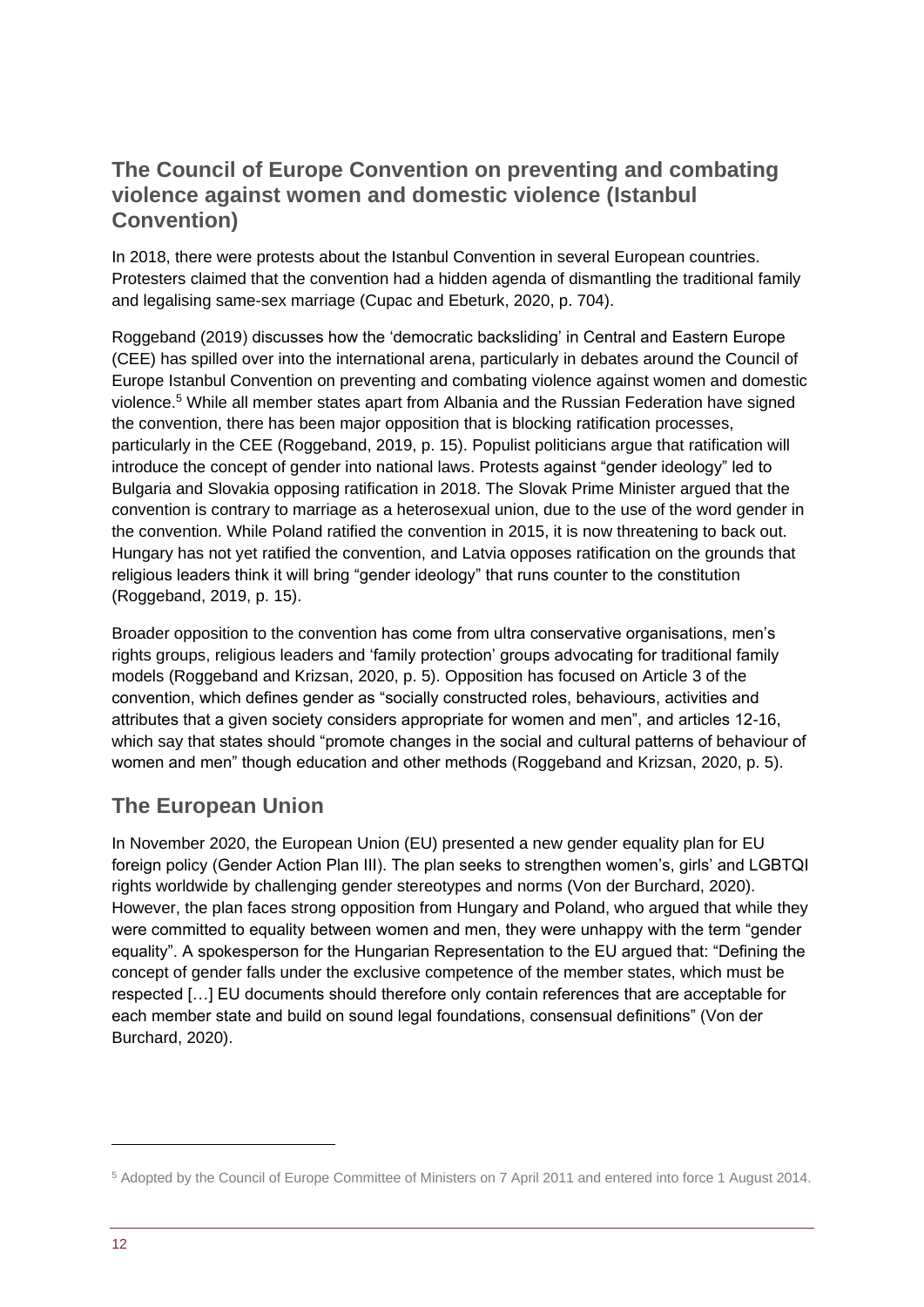# **The European Parliament (EP)**

Kantola and Lombardo (2020) conducted analysis of populist interventions in EP plenary debates on gender equality during the 8<sup>th</sup> legislature (2014–2019). The EP is the only directly elected decision-making body of the European Union (EU). It has considerably increased its powers over the past ten years, and is also the most gender-equal of EU institutions, with women's representation at 40% in 2019. At the same time, however, radical right populist (RRP) parties and members of the European Parliament (MEPs) have come to form a substantive minority within the parliament. During 2014-2019, RRP parties obtained 23% of parliamentary seats (Kantola and Lombardo, 2020, p. 4). This minority is focused in its opposition not just towards the policies of the EU but also towards the institution itself (Kantola and Lombardo, 2020p. 3).

Opposition to gender equality has played a key role in RRP rhetoric and action in the EP. Analysis of plenary debates highlighted the following types of opposition to gender equality:

- Direct opposition, including:
	- $\circ$  Outright rejection of gender equality in relation to policy issues constructed as controversial, such as gender quotas and LGBTI rights.
	- $\circ$  Opposition to "gender ideology", particularly in debates on gender and education, and as a strategy to oppose funding directed towards gender equality work (Kantola and Lombardo, 2020, pp.6-9).
- Indirect opposition, including:
	- $\circ$  Eurosceptism, where opposition to gender equality is voiced in terms of EU policies and legislation, including on equal pay, employment rights, VAWG, and SRHR.
	- $\circ$  Subsidiarity, where it is argued that EU gender equality strategies impose on and invade the competencies and remits of member states.
	- $\circ$  Bending, where the meaning of gender equality is bent towards other issues and goals, such as migration and Islamophobia, constructing a hostile "other" than endangers "native" women and girls.
	- $\circ$  Self-victimisation, where radical right populists argue that they themselves are victims, silenced by gender-sensitive language or accusations of sexual harassment.
	- o Depoliticising gender equality, by presenting gender as an indisputable, biological given, thereby silencing discussions of topics such as intersex rights (Kantola and Lombardo, 2020, pp. 9-11).

The study notes one exception within RRP parties active in the EP. The Italian M5S MEPs (EFDD) are an ideological mix of left and right, and have some strategies that favour gender equality and sexuality policies (Kantola and Lombardo, 2020, p. 11).

# **The UN Commission on the Status of Women (CSW)**

The CSW is the intergovernmental body dedicated to the promotion of gender equality and the empowerment of women. It is supported by UN Women (Shameem, 2017, p. 108). Members of the CSW produce an annual consensus outcome document on a priority theme intended to guide policy at national level (Goetz, 2019, p. 167).

Goetz (2019) argues that CSW has become a place where women's rights are subject to reversals (Goetz, 2019, p. 169). She discusses the impact of "anti-gender" campaigns on the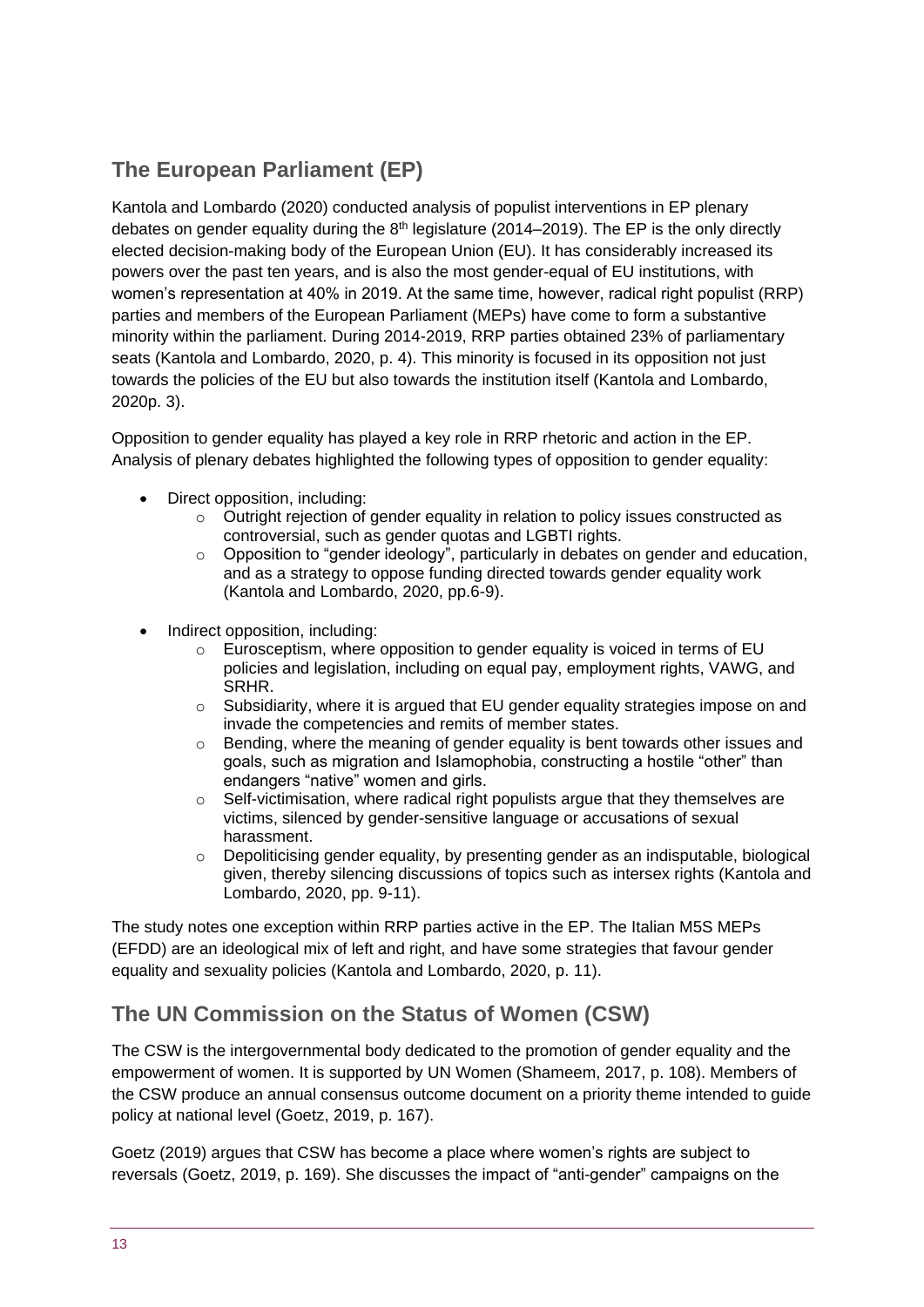CSW since the 1990s, and with an increasing impact since 2012, when a small group of conservative states blocked consensus by refusing to accept the notion of comprehensive sexuality education (Goetz, 2019, p. 165). Goetz's research also shows that from 2012, some countries, such as Turkey and Egypt, started to exclude women's rights organisations from their CSW delegations (Goetz, 2019, p. 165). In 2017, representatives of C-Fam, a controversial NGO opposed to reproductive choice and LGBT rights, was included in the US delegation to the CSW (Sanders, 2020, p. 271).

In 2015, UN Women made the decision to hold negotiations on the CSW declaration prior to the arrival of national delegations. Shameem (2017) argues that this process exacerbated conservative regressions in the text, as women's rights activists could not engage with the process (Shameem, 2017, p. 109). During the negotiations, the "Group of Friends of the Family" worked to exclude references in the text to the human rights basis of the international framework on gender equality and women's empowerment. The Russian delegation argued for the removal of references to human rights in the text altogether, while the OIC argued that "human rights for all women and girls," should be amended to remove "all." The Holy See suggested that the word fundamental be placed before any mention of human rights (Shameem, 2017, p. 109).

Conservative impact was also evident at the CSW in 2016. The youth caucus held before the opening of the commission contained anti-rights activists who were vocal on anti-abortion and anti-SRHR (Shameen, 2017, p. 110). References to "comprehensive sexuality education", "SRHR" and "sexual orientation and gender identity" were deleted from the text of the agreed conclusions. The text did, however, contain a reference to "the family" as well as a recommendation that "different national realities, capacities and levels of development" and "respecting national policy space" should be taken into account in implementation of the 2030 Agenda for Sustainable Development (Shameem, 2017, p. 111).

In 2019, the priority theme of the CSW was social protection. This topic covers consideration of unpaid care work, as well as social security and pensions. The potential of transformative changes to the current gendered and unequal nature of unpaid care and economic safety nets, alongside potential costs to tax payers around pensions or universal basic income, meant that the 2019 priority theme "invited a convergence between religious and market fundamentalisms to reject the gender and class redistributive potential of social protection" (Goetz, 2019, p. 168). UN Women representatives said they had never seen so many rejections and edits to the negotiating draft, amid a "coordinated strategy of creating chaos" (Goetz, 2019, p. 168). In addition to objections around gender-equal social protection systems, there were also objections from the US, Russian Federation, Saudi Arabia and Malaysia about the use of the terms gender, sexual health and reproductive rights, and comprehensive sexuality education (Goetz, 2019, p. 168). While the compromise outcome document produced at the end of the negotiations did not undo previously agreed commitments to SRHR and sexuality education, its adoption was only due to the fact that Saudi Arabia and Bahrain's attempt to block consensus came at the wrong stage of proceedings and was therefore not allowed (Goetz, 2019, p. 168).

Meanwhile, in the civil society spaces outside of 2019's closed negotiations, conservative groups were "aggressively visible" (Goetz, 2019, p. 169). There were pro-life demonstrations and side events, panels including former feminist speakers who had changed their views and now advocated against abortion and the rights of trans people (Goetz, 2019, p. 169). Cyber bullying occurred, when 3000 anti-abortion text messages were sent to a UN diplomat (Cupac and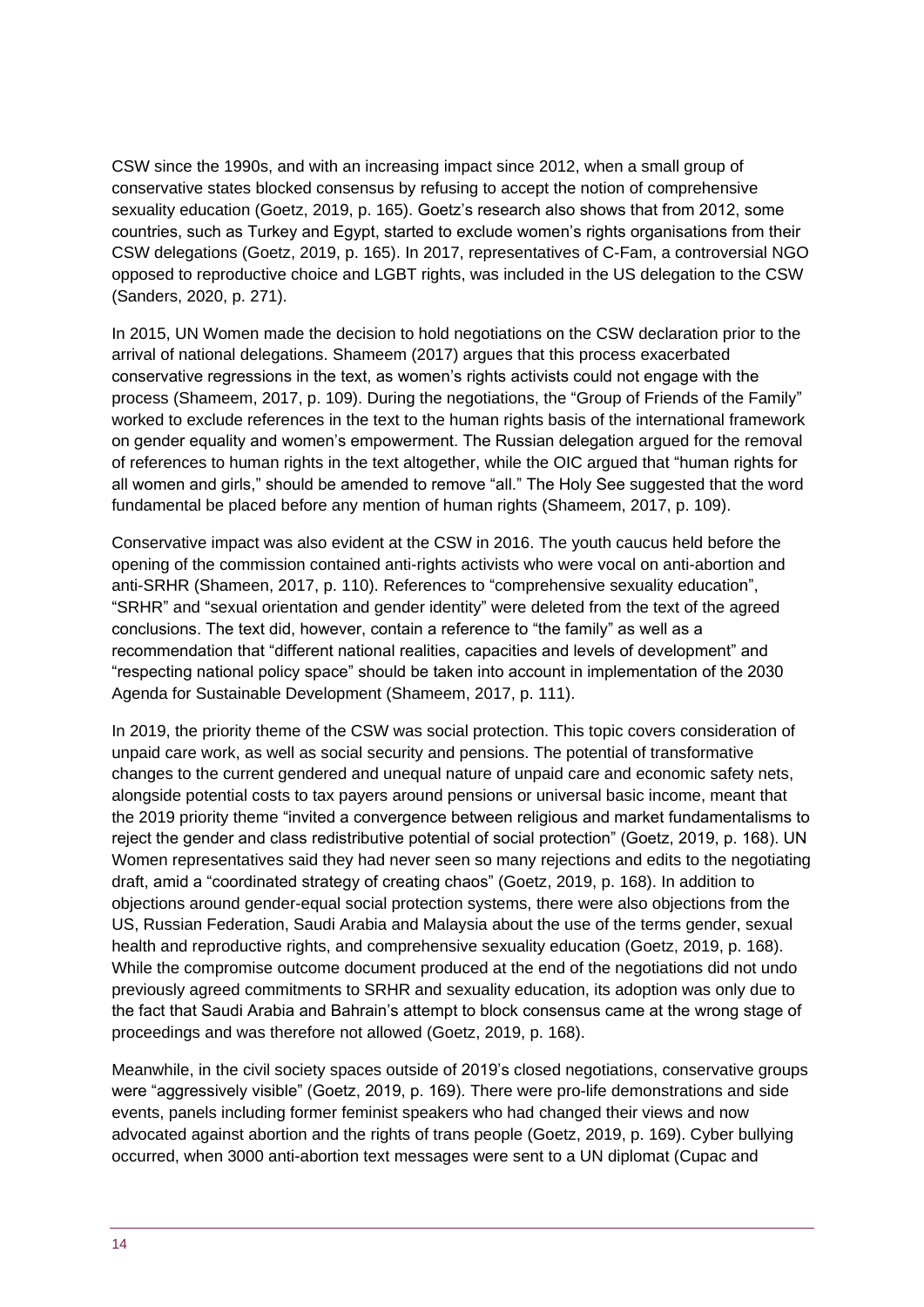Ebeturk, 2020, p. 710). Conservative groups also used more subtle or creative opposition strategies, such as praising the value of women's care work – but not agreeing it should be redistributed, or condemning the harm caused by rigid gender roles – but rejecting the rights of trans and non-binary people (Goetz, 2019, p. 169).

# **The UN Human Rights Council (HRC)**

The HRC is the intergovernmental body responsible for the promotion and protection of human rights. It has been the site of significant progress on SRHR, but it too has faced campaigning from conservative actors (Shameem, 2017, p. 112).

Goetz (2019) argues that the HRC has more meaningful, structured access for civil society groups than any other part of the UN. It meets at least three times each year, providing more opportunity to counter conservative mobilisation, and its universal periodic review mechanism offers opportunities for civil society reporting on women's rights deficits. In addition, the HRC makes decisions not on the basis of consensus but on votes. This means that it has been able to act even when there is conservative opposition, as was seen with the creation of an independent expert on protection against violence and discrimination based on sexual orientation and gender identity, in 2016 (Goetz, 2019, p. 170). Similarly, Aylward and Halford (2020, p. 1) argue that in very challenging and increasingly hostile circumstances, the HRC has been able to secure some significant gains, and ward off regressions around SRHR.

Shameem's (2017) study of anti-rights actors in global fora discusses HRC sessions held in 2015 and 2016. These sessions illustrate the direction of travel for HRC sessions post-2016. In June 2015, the text of the council's resolution on discrimination against women, originally based on a progressive report from the UN working group on discrimination against women in law and practice, was shaped by opposition from member states in the OIC, who argued that the text was offensive in terms of culture and religion (Shameem, 2017, p. 112). At the same session, the second HRC resolution on "protection of the family: contribution of the family to the realization of the right to an adequate standard of living for its members, particularly through its role in poverty eradication and achieving sustainable development" was issued. During negotiations, core group of states (including Egypt, Bangladesh, Belarus, China, Cote d'Ivoire, el Salvador, Mauritania, Morocco, Qatar, the Russian Federation, Saudi Arabia and Tunisia) refused to include language highlighting the human rights of individual family members, including their rights to safety from abuse, violence, and discrimination, and their rights to bodily autonomy. They also refused to include language stating that around the world, various forms of the family exist (Shameem, 2017, p. 113).

At the March 2016 HRC session, a resolution on "protecting human rights defenders addressing economic, social and cultural rights" was adopted by vote. During negotiations, a group of states led by Russia, China, Egypt, Cuba and Pakistan proposed 30 amendments. These included calls to remove any reference in the text to the term "human rights defenders" and to deny the legitimacy of human rights defenders' work. However, all 30 amendments were rejected upon voting (Shameem, 2017, p. 115).

Shameem notes that the June-July HRC session in 2016 was particularly contentious, as a high number of resolutions were proposed, many with a focus on gender and sexuality (Shameem, 2017, p. 115). The progressive text of the HRC's resolution on violence against women was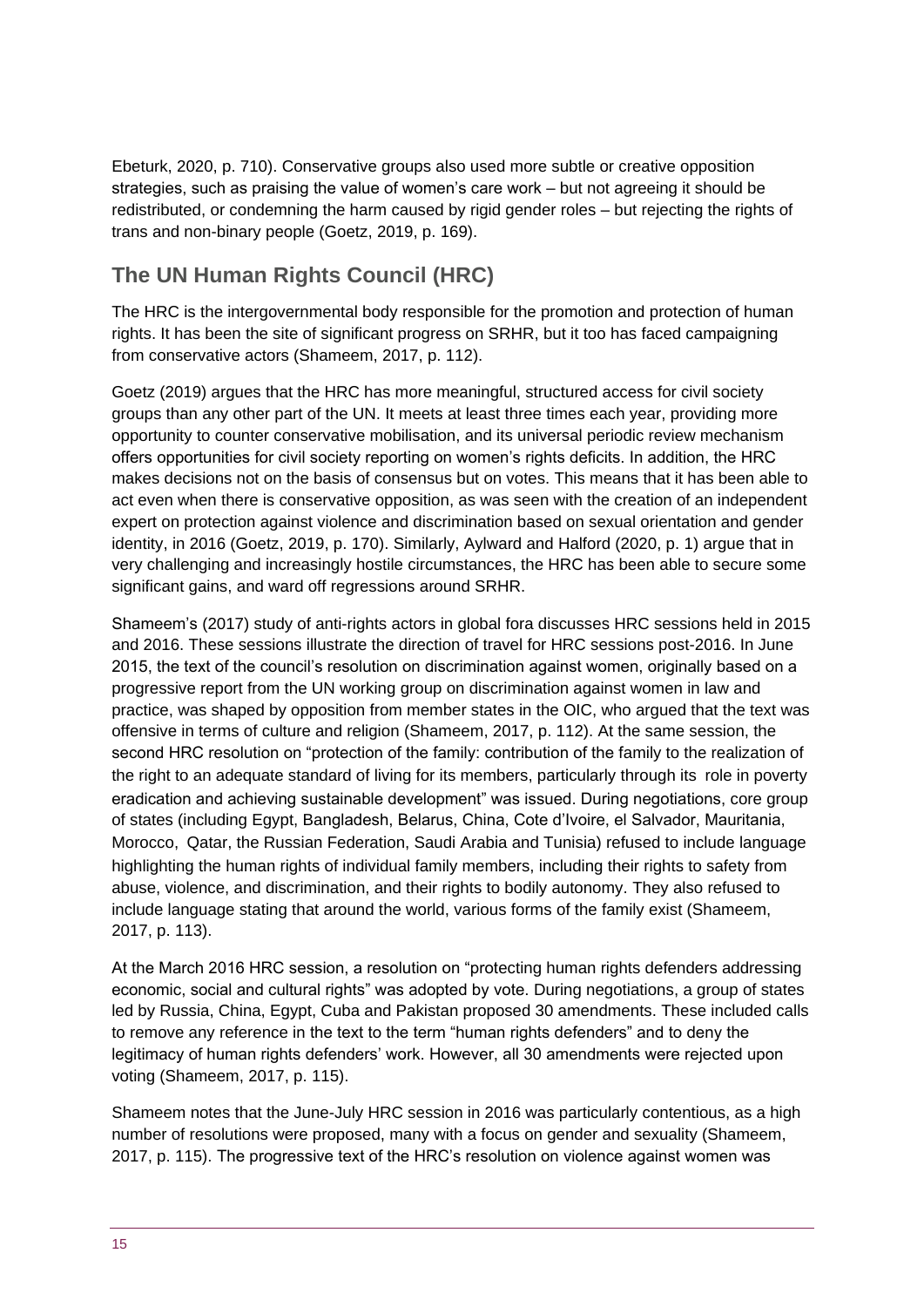amended after push back from several states. The Russian Federation introduced eleven hostile amendments, of which seven were withdrawn and four were defeated in the final vote. The Russian Federation also introduced hostile amendments to the text of the annual resolution of discrimination against women in law and practice, and the annual resolution on civil society space (Shameem, 2017, p. 116-117).

Also at the June-July 2016 session, negotiations around a resolution on "protection against violence and discrimination on the basis of sexual orientation and gender identity (SOGI)" were boycotted by the Russian Federation, most African states, and almost all members of the OIC, and Saudi Arabia put forward a no-action motion on the whole resolution (Shameem, 2017, p. 118). This opposition meant that will the resolution was eventually passed, it contains language that undermines the universality of rights and supports national exceptions (Shameem, 2017, p. 118). Meanwhile, discussions around the family were reopened, with the third resolution on "protection of the family". Shameem argues that while the attention of states supportive of human rights protections was focused on the SOGI resolution, this third resolution received less push back. While the UK, Switzerland and Norway opposed the regressive language used in the resolution, their amendments were defeated in the vote (Shameem, 2017, p. 119).

The September 2016 session of the HRC was marked by unprecedented levels of opposition to the resolution on "preventable maternal mortality and morbidity". The Russian Federation proposed 14 amendments, many of which related to SRH. Five of these amendments were passed in the vote (Shameem, 2017, p. 120).

In 2018, the US withdrew from its membership of the HRC, calling it a "protector of human rights abusers, and a cesspool of political bias" (Wolfe, 2018). However, one of the experts consulted in the preparation of this report noted that even after the US' departure, the conservative CSOs who have continued influencing the decision making in the council are "serving as shadow diplomacy tactics of the US".

In 2019, a joint CSO statement noted of the HRC's 41<sup>st</sup> session, a "highly politically charged environment, with conservative states and CSOs alike trying to instrumentalise women's and girls' rights as a means to create rifts between human rights organizations and progressive states" (Centre for Reproductive Rights et al., 2019). Despite concerted opposition during the session, resolutions were passed on child, early and forced marriage, discrimination against women and girls, and VAWG. The statement observed that conservative states were "dissociating themselves from paragraphs in these resolutions focusing on sexual and reproductive health and rights and on the autonomy and participation of girls in a bid to weaken the consensual nature of these texts, all the while using cultural relativism as their main rationale" (Centre for Reproductive Rights et al., 2019).

### **The UN Security Council**

In April 2019, the UN Security Council adopted Resolution 2467 into its Women, Peace and Security (WPS) agenda. However, this only happened after four weeks of difficult negotiations and debates, centring around the use of the term "sexual and reproductive health". Despite the term being used many times before in UN documents, the Trump administration objected to it and threatened to veto the resolution. As a result, the final resolution contained watered down language (Cupac and Ebeturk, 2020, p. 70). In October 2019, the same dynamics re-emerged during the adoption of Resolution 2493 during the Security Council's open debate on WPS.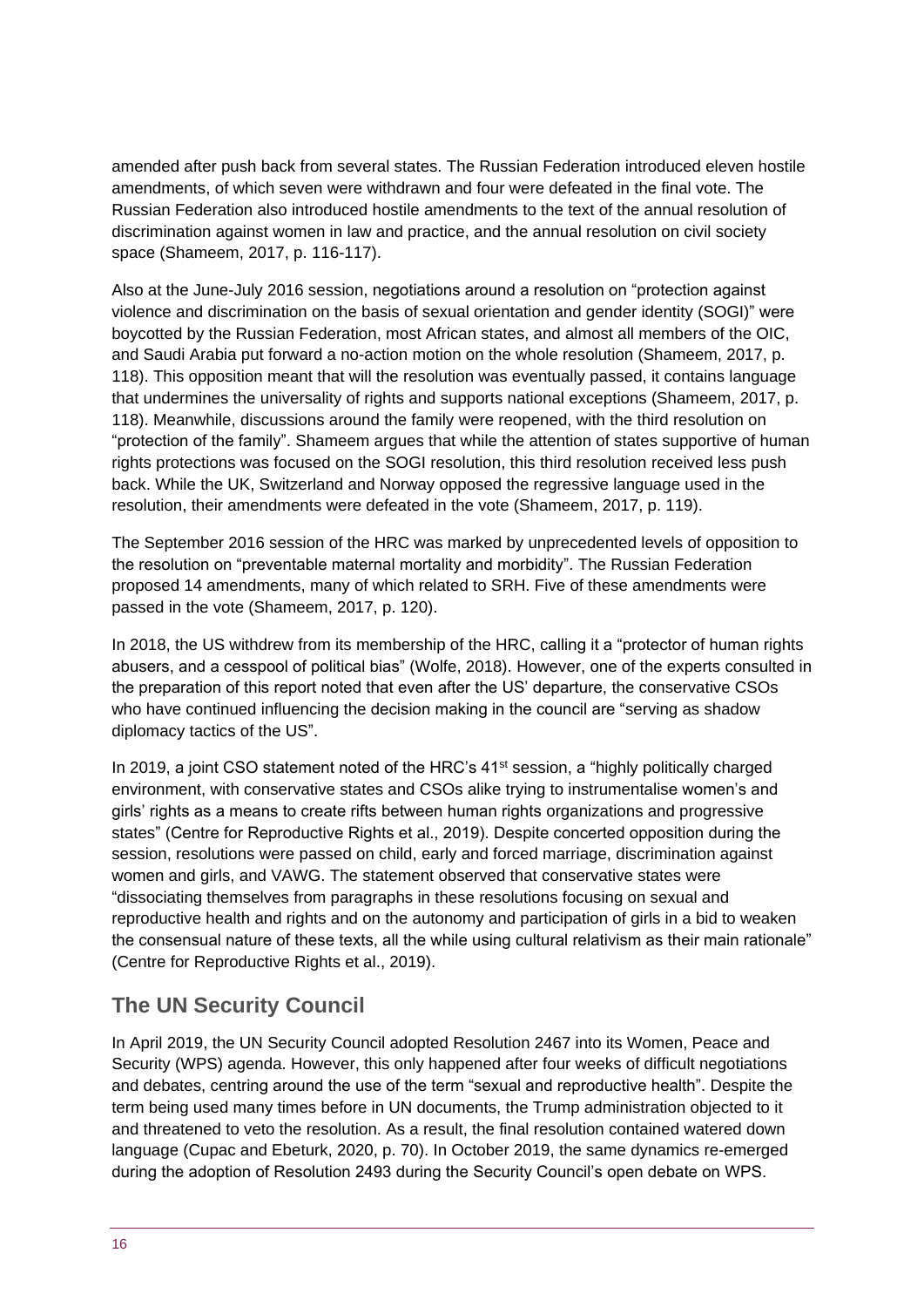Again, the US blocked SRHR, and China and Russia withdrew their support for human rights defenders (O'Rourke and Swaine, 2019).

# **The UN General Assembly (UNGA) and its Third Committee**

The UNGA's Third Committee includes all 193 UN Member States, and focuses on agreements on human rights and humanitarian affairs. Shameem (2017) discusses the committee's 70th session in 2015, where a proposed resolution on human rights defenders received substantial pushback from China and Russia, along with Nigeria, Kenya, South Africa and Myanmar, including 39 hostile amendments. Shameem also discusses events of 2016, where the General Assembly was "the scene of feverish anti-rights organising" in response to the HRC's creation of an independent expert role on SOGI (Shameem, 2017, p. 126). She argues that the attempts to block the expert's mandate represented troubling new tactics, as conservative forces used the space of the General Assembly to target the autonomy and powers of the HRC.

Jacobson (2017) discusses the Third Committee's session in November 2017, which was marked by contentious negotiations. New commitments were made around the rights of women and girls with disabilities, and on rural women and girls' rights (Jacobson, 2017). However, these gains were made within an environment of disengagement and divisiveness. The US administration sought to replace condemnation of "all forms of violence" against women and children with "all unlawful forms of violence" (Sanders, 2020, p. 286). In discussions around comprehensive sexuality education, over 40 countries acted together to ensure that three out of four attempts to weaken existing commitments on access to CSE passed (Jacobson, 2017). Jacobson argues that previously, attempts to bring last minute changes to established agreements would not have succeeded, but the US' new, extreme positions on women's rights and SRHR and their breaking of diplomatic norms meant that other countries were enabled to do the same (Jacobson, 2017).

# **The World Health Assembly**

The World Health Assembly (WHA) is the decision-making body of the WHO. It meets annually and is attended by delegations from all WHO member states. During the 72<sup>nd</sup> session of the WHA, in 2019, there was a discussion on the UN High Level Meeting on universal health coverage (UHC) and the global strategy on women's, children's and adolescents' health. A cross-regional statement was delivered by Sweden on behalf of 45 countries, arguing for the need to integrate SRHR into UHC, because it is cost-effective and cost-saving, as well as because it is necessary to address the need of women, girls, adolescents, and people in the most marginalised situations. However, the Philippines and the US emphasised member state sovereignty and the importance of national legislation (Countdown 2030 Europe, 2019).

During the discussion on the global strategy, 21 like-minded countries emphasised the centrality of SRHR to the health and rights of women and adolescents, and stressed the importance of quality and affordable comprehensive sexual and reproductive health information, education, and health services, as well as the removal of harmful social, cultural, gender norms and structural barriers. Meanwhile, the US delivered a joint statement, on behalf of itself, Brazil, Egypt, Saudi Arabia, Indonesia, Haiti, Nigeria, Ghana and Iraq, stating that "the family" is the foundational institution of society, and that member states should focus on topics that unite, rather than on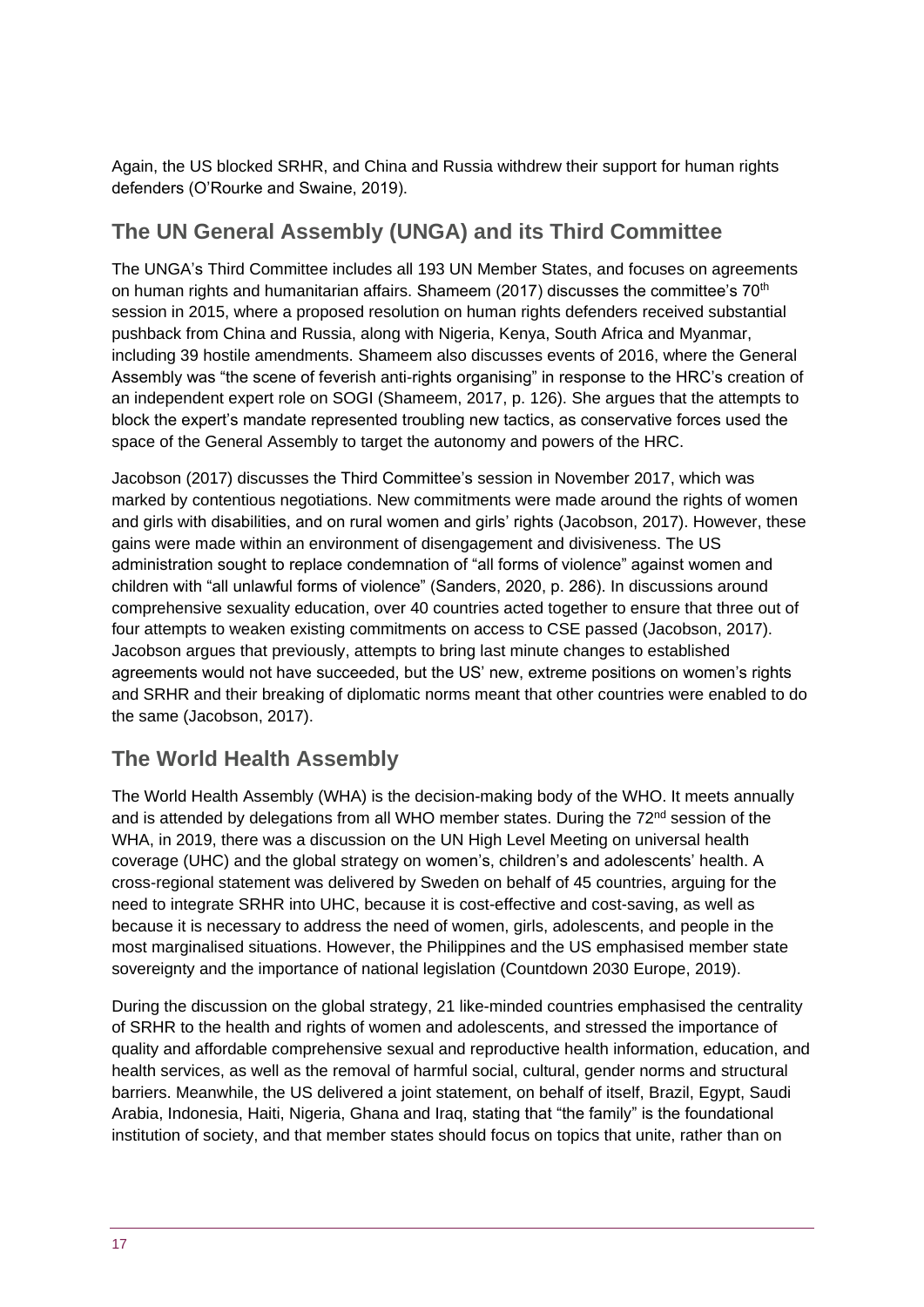issues around women, children's and adolescents' health that divide (Countdown 2030 Europe, 2019).

The 2020 Geneva meeting of the WHA was postponed due to Covid-19. The US, along with Brazil, Egypt, Hungary, Indonesia and Uganda, had been planning to conduct a multinational ceremonial signing of their Geneva Consensus Declaration (GCD) on Promoting Women's Health and Strengthening the Family. Instead, a virtual gathering was held in October 2020. Explanatory text for the declaration states that it will help achieve: better health for women; the preservation of human life; strengthening of family as the foundational unit of society; and protection of every nation's national sovereignty in global politics. An example given to illustrate this last point is that "it is the sovereign right of every nation to make their own laws in regard to abortion, absent external pressure" (US Department of Health and Human Services, 2020). In addition to the above countries, the declaration was endorsed by 26 others. One expert consulted as part of this report's preparation noted that: "The GCD is part of an alternative system that anti-SRHR and anti-LGBTQI groups have created through the Trump administration to reject UN agencies, internationally agreed upon language and multilateralism. These groups want an alternate channel for 'consensus', while redefining fundamental international agreements and principles."

### **The CEDAW committee**

Goetz (2019) points out some of the ways that the CEDAW committee has successfully expanded the remit of the convention. She gives the example of negotiations in 2019 around a new general recommendation on trafficking, where agreement was brokered about the need to defend the human rights of sex workers, despite differences between those seeking to outlaw sex work and those seeking legal protection for sex workers (Goetz, 2019, p. 171).

However, as Plan International (2018) points out, CEDAW is also the human rights convention with the largest number of reservations, with 48 states having made reservations, in particular on the issues of condemning all forms of discrimination (Article 2), equal nationality rights (Article 9), equality before the law (Article 15), and equality in family life (Article 16). This indicates that "states parties have varying levels of commitment to the principles of CEDAW, consequently limiting equal rights" (Plan International, 2018, p. 1).

# **The Human Rights Committee**

The Human Rights Committee is the treaty monitoring body for the International Covenant on Civil and Political Rights (ICCPR). In 2015, the committee drafted General Comment No. 36 on article 6 of the International Covenant on Civil and Political Rights, on the right to life. It explicitly included abortion, setting out that states must provide safe access to abortion to protect the life and health of pregnant women, as well as providing information and education about reproductive options and contraceptive methods, particularly to adolescents. The inclusion of these issues was opposed by conservative states and NGOs. Russia and the US argued that it was inappropriate to include abortion, and Poland and conservative NGOs argued that the text was in opposition to Article 6 of the ICCPR, interpreting the "right to life" as beginning at conception (Roggebrand, 2019, p. 11).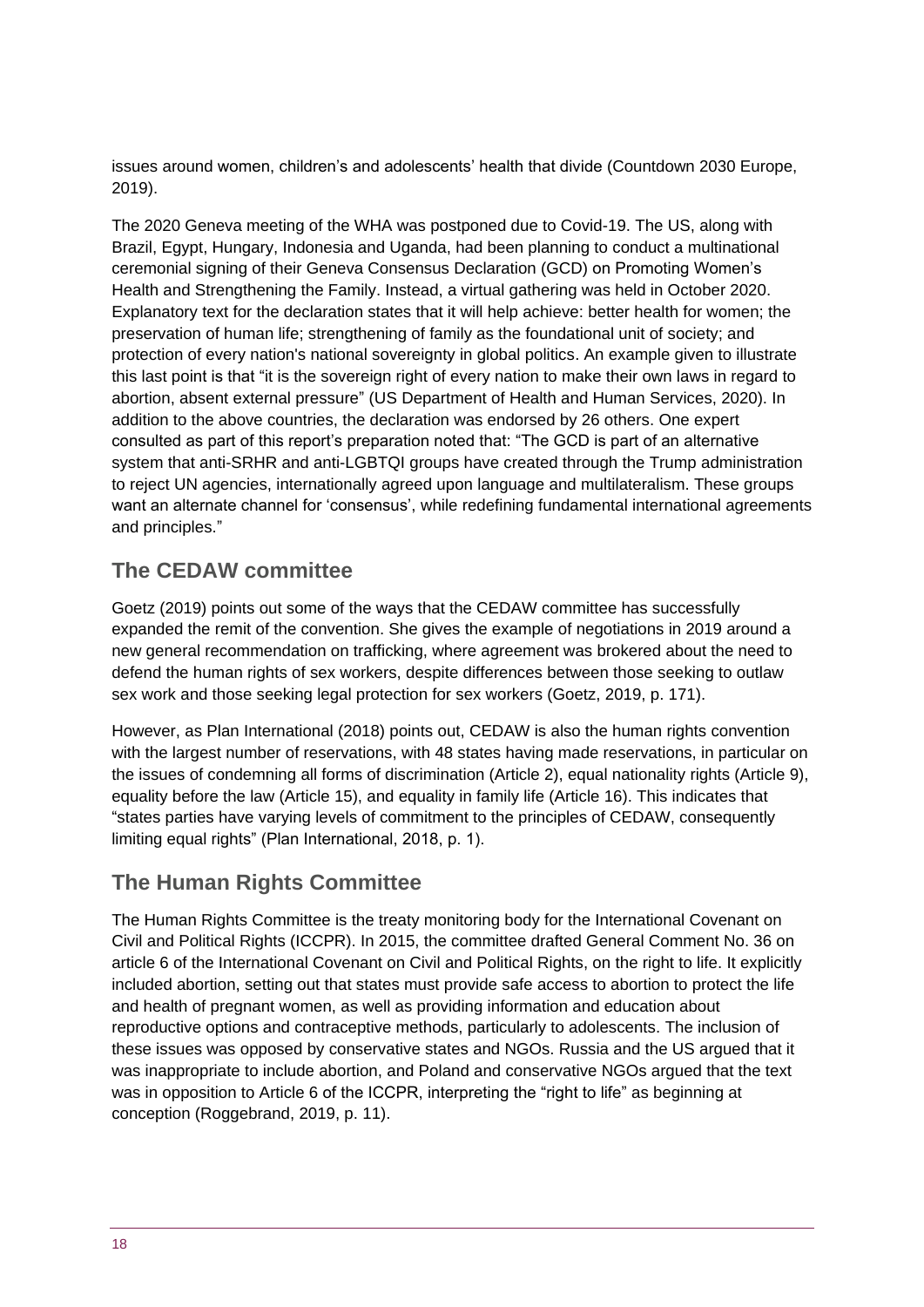# <span id="page-18-0"></span>**5. References**

Abou-Habib, L., Esquivel, V., Goetz, A. M., Sandler, J., and Sweetman, C. (2020). Introduction: Gender, development and Beijing +25, *Gender & Development,* 28 (2), 223-237. <https://www.tandfonline.com/doi/full/10.1080/13552074.2020.1766288>

Aljazeera (2020). *Slow progress on women's rights condemned at UN summit,* [https://www.aljazeera.com/news/2020/10/2/slow-progress-on-womens-rights-condemned-at-un](https://www.aljazeera.com/news/2020/10/2/slow-progress-on-womens-rights-condemned-at-un-summit)[summit](https://www.aljazeera.com/news/2020/10/2/slow-progress-on-womens-rights-condemned-at-un-summit)

Aylward, E. and Halford, S. (2020). How gains for SRHR in the UN have remained possible in a changing political climate, *Sexual and Reproductive Health Matters,* 28 (1), 1-15. <https://www.tandfonline.com/doi/full/10.1080/26410397.2020.1741496>

Birchall, J. (2020). *Data and evidence on global rollback of women and girls' rights since 2016.* K4D Helpdesk Report 924. Institute of Development Studies.

Brough, M., Snip, I., Provost, C., and Ferreira, L. (2020). *Interactive: Explore US Christian right "dark money" spending globally.* Open Democracy. [https://www.opendemocracy.net/en/5050/interactive-explore-us-christian-right-dark-money-](https://www.opendemocracy.net/en/5050/interactive-explore-us-christian-right-dark-money-spending-globally/)

[spending-globally/](https://www.opendemocracy.net/en/5050/interactive-explore-us-christian-right-dark-money-spending-globally/)

Centre for Reproductive Rights, the Sexual Rights Initiative, Action Canada for Sexual Health and Rights, Plan International, Choice for Youth and Sexuality, Arrow, the Coalition of African Lesbians, the Federation for Women and Family Planning, IPPF, RFSU, and AWID (2019). *Human Rights Council: Critical gains despite backlash.*

<https://share-netinternational.org/human-rights-council-ritical-gains-despite-backlash/>

CHANGE (2019). *Sexual and reproductive health and rights index: Trends in U.S policy and funding for SRHR (2016-2020.* SRHR For All.

[https://srhrforall.org/sexual-and-reproductive-health-and-rights-index-trends-in-u-s-policy-and](https://srhrforall.org/sexual-and-reproductive-health-and-rights-index-trends-in-u-s-policy-and-funding-for-srhr-2016-2020-2/)[funding-for-srhr-2016-2020-2/](https://srhrforall.org/sexual-and-reproductive-health-and-rights-index-trends-in-u-s-policy-and-funding-for-srhr-2016-2020-2/)

Countdown 2030 Europe (2019). *General debate on the HLM for UHC & Global Strategy for Women's, Children's and Adolescents' Health: National and Joint Statements.*

Cupac, J., and Ebeturk, I. (2020). The personal is global political: The antifeminist backlash in the United Nations, *The British Journal of Politics and International Relations,* 22 (4), 702-714 <https://journals.sagepub.com/doi/abs/10.1177/1369148120948733>

Doherty, M. (2017). Shifting the ground on sexual rights at the UN, 21-24. *Arrow,* 23 (2). <https://arrow.org.my/publication/afc-srhr-sdgs/>

Gilmore, A. (2018). *The global backlash against human rights.* OHCHR. <https://www.ohchr.org/EN/NewsEvents/Pages/DisplayNews.aspx?NewsID=23202&LangID=E>

Goetz, A.M. (2020). The politics of preserving gender inequality: de-institutionalisation and reprivatisation. *Oxford Development Studies*, 48 (1), 2-17 <https://doi.org/10.1080/13600818.2019.1672144>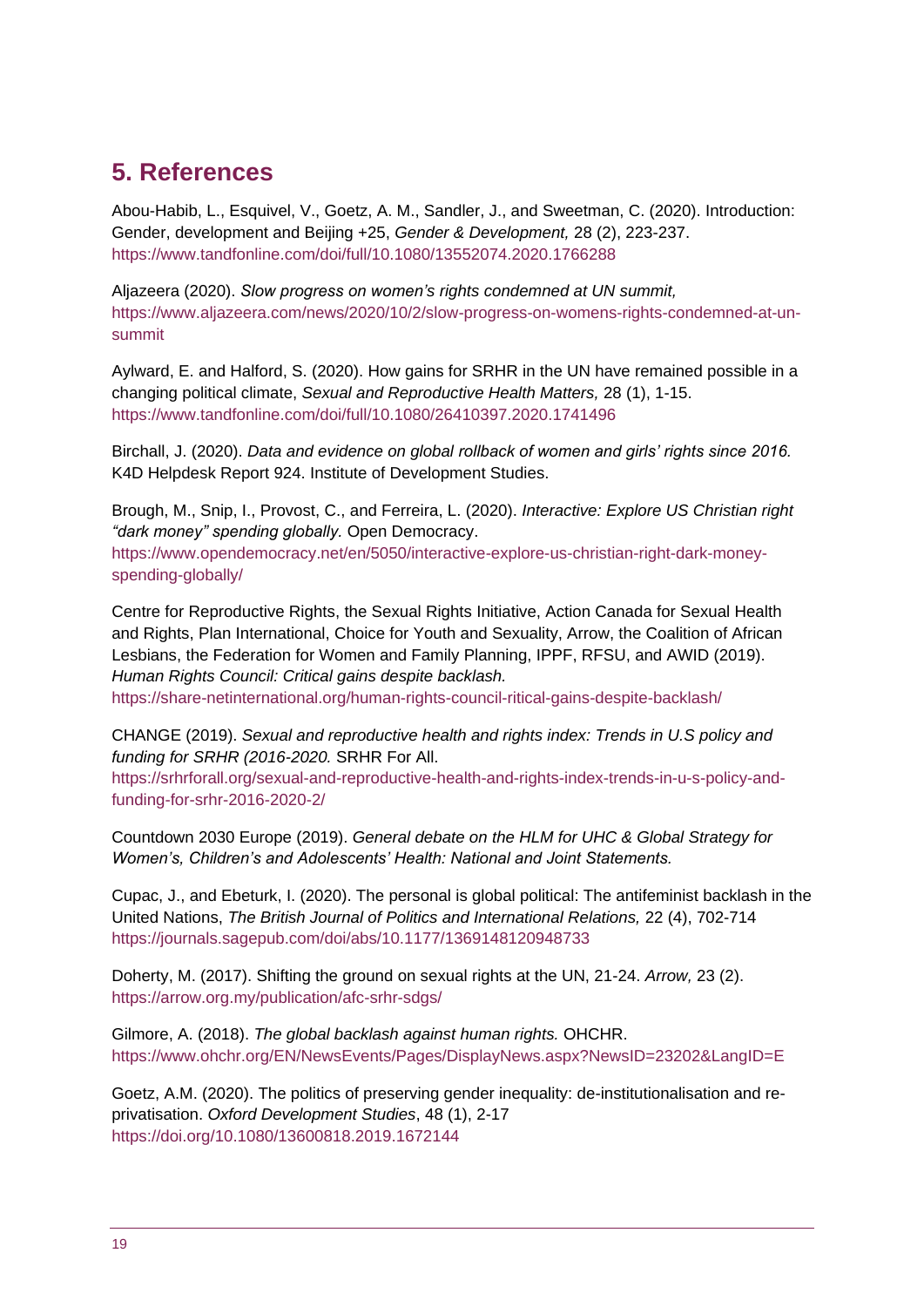Goetz, A.M. (2019). The new competition in multilateral norm setting: Transnational feminists and the illiberal backlash, *Daedalus,* 149 (1), 160-179.

<https://www.amacad.org/publication/transnational-feminists-illiberal-backlash>

Goetz, A. M. (2015). *The new cold war on women's rights?* UNRISD. [https://www.unrisd.org/UNRISD/website/newsview.nsf/\(httpNews\)/487409857E14FD9EC1257E6](https://www.unrisd.org/UNRISD/website/newsview.nsf/(httpNews)/487409857E14FD9EC1257E6C00355D0B) [C00355D0B?](https://www.unrisd.org/UNRISD/website/newsview.nsf/(httpNews)/487409857E14FD9EC1257E6C00355D0B)

Halperin-Kaddari, R., and Freeman, M. (2016). Backlash goes global: Men's groups, patriarchal family policy and the false promise of gender-neutral laws, *Canadian Journal of Women and the Law,* 28 (1), 182-210*.*

[https://papers.ssrn.com/sol3/papers.cfm?abstract\\_id=3121677](https://papers.ssrn.com/sol3/papers.cfm?abstract_id=3121677)

Jacobson, R. (2017). *At the UN, progress amid peril for women and girls,* International Women's Health Coalition.

<https://iwhc.org/2017/12/un-progress-amid-peril-women-girls/>

Kantola, J., and Lombardo, E. (2020). Strategies of right populists in opposing gender equality in a polarized European Parliament, *International Political Science Review, Special issue: Populism and feminist politics*, 1-15.

<https://journals.sagepub.com/doi/pdf/10.1177/0192512120963953>

Mos, M. (2018). The fight of the religious right in Europe: Old whines in new bottles, *European Journal of Gender and Politics,* 1 (3), 325-343. <https://www.ingentaconnect.com/content/bup/ejpg/2018/00000001/00000003/art00003>

O'Rourke, C., and Swaine, C. (2019). *Heading to twenty: Perils and promises of WPS Resolution 2493,* LSE.

[http://eprints.lse.ac.uk/103899/1/WPS\\_2019\\_11\\_12\\_heading\\_to\\_twenty.pdf](http://eprints.lse.ac.uk/103899/1/WPS_2019_11_12_heading_to_twenty.pdf)

Oosterveld, V. (2014). Constructive ambiguity and the meaning of "gender" for the International Criminal Court, *International Feminist Journal of Politics,* 16 (4), 563-580 <https://www.tandfonline.com/doi/abs/10.1080/14616742.2014.950818>

Plan International (2018). *Girls rights factsheet: Reservations in international law.* Plan International.

<https://www.girlsrightsplatform.org/understanding-girls-rights/girls-rights-factsheets>

Roggeband, C., and Krizsan, A. (2020). *Democratic backsliding and backlash against women's rights: Understanding the current challenges for feminist politics.* UN Women and University of Amsterdam.

[https://www.unwomen.org/en/digital-library/publications/2020/06/discussion-paper-democratic](https://www.unwomen.org/en/digital-library/publications/2020/06/discussion-paper-democratic-backsliding-and-the-backlash-against-womens-rights)[backsliding-and-the-backlash-against-womens-rights](https://www.unwomen.org/en/digital-library/publications/2020/06/discussion-paper-democratic-backsliding-and-the-backlash-against-womens-rights)

Roggeband, C. (2019). *International women's rights: Progress under attack?* KFG working paper 26.

[https://papers.ssrn.com/sol3/papers.cfm?abstract\\_id=3316700](https://papers.ssrn.com/sol3/papers.cfm?abstract_id=3316700)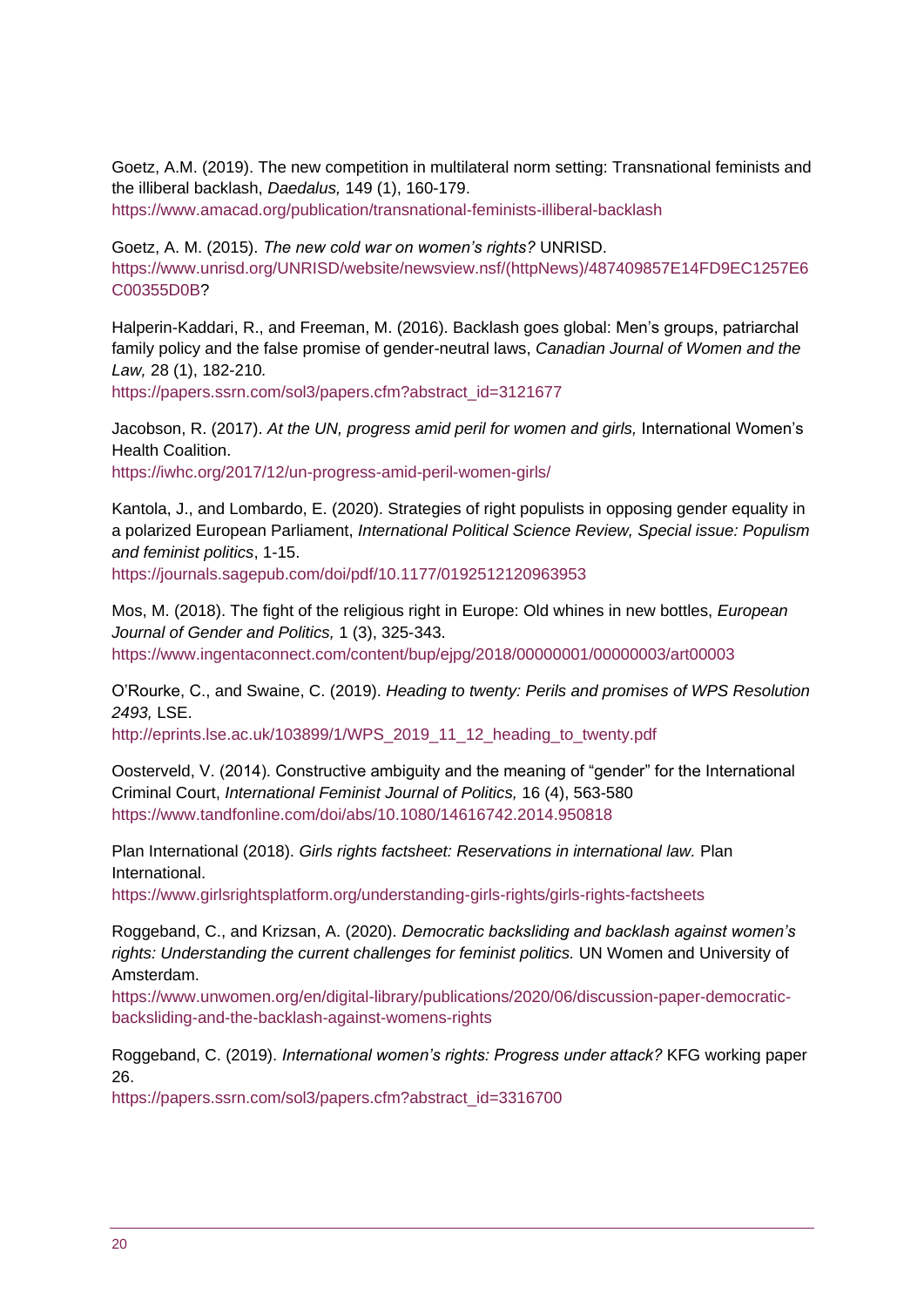Sanders, R. (2020). Norm spoiling: Undermining the international women's rights agenda, *International Affairs,* 94 (2), 271-291. <https://www.rebeccasandersphd.com/normspoiling>

Sandler, J., and Goetz, A. M. (2020). Can the United Nations deliver a feminist future? *Gender & Development,* 28 (2), 239-263. <https://www.tandfonline.com/doi/abs/10.1080/13552074.2020.1753432>

Sen, G. (2019). Gender equality and women's empowerment: Feminist mobilisation for the SDGs, *Global Policy,* 10 (1), 28-38 <https://onlinelibrary.wiley.com/doi/full/10.1111/1758-5899.12593>

Shameem, N. (2017). *Rights at risk: Observatory on the Universality of Rights Trends Report 2017,* AWID.

<https://www.awid.org/publications/rights-risk-observatory-universality-rights-trends-report-2017>

UN Human Rights Council (2018). *Report of the Working Group on the issue of discrimination against women in law and in practice.* HRC. <https://digitallibrary.un.org/record/1637427?ln=en>

US Department of Health and Human Services (2020). *Geneva Consensus Declaration on Promoting Women's Health and Strengthening the Family,* HHS.

[https://www.hhs.gov/about/agencies/oga/global-health-diplomacy/protecting-life-global-health](https://www.hhs.gov/about/agencies/oga/global-health-diplomacy/protecting-life-global-health-policy/geneva-declaration.html)[policy/geneva-declaration.html](https://www.hhs.gov/about/agencies/oga/global-health-diplomacy/protecting-life-global-health-policy/geneva-declaration.html)

Von der Burchard, H. (2020). *EU's foreign policy gender plan faces resistance from Poland and Hungary,* Politico.

[https://www.politico.eu/article/eus-gender-equality-push-for-external-relations-faces-trouble-from](https://www.politico.eu/article/eus-gender-equality-push-for-external-relations-faces-trouble-from-the-inside/)[the-inside/](https://www.politico.eu/article/eus-gender-equality-push-for-external-relations-faces-trouble-from-the-inside/)

Wolfe, L. (2018). *Trump's insidious reason for leaving the UN Human Rights Council,* The Atlantic.

[https://www.theatlantic.com/international/archive/2018/06/trump-haley-un-human-rights-israel](https://www.theatlantic.com/international/archive/2018/06/trump-haley-un-human-rights-israel-venezuela-withdrawal/563246/)[venezuela-withdrawal/563246/](https://www.theatlantic.com/international/archive/2018/06/trump-haley-un-human-rights-israel-venezuela-withdrawal/563246/)